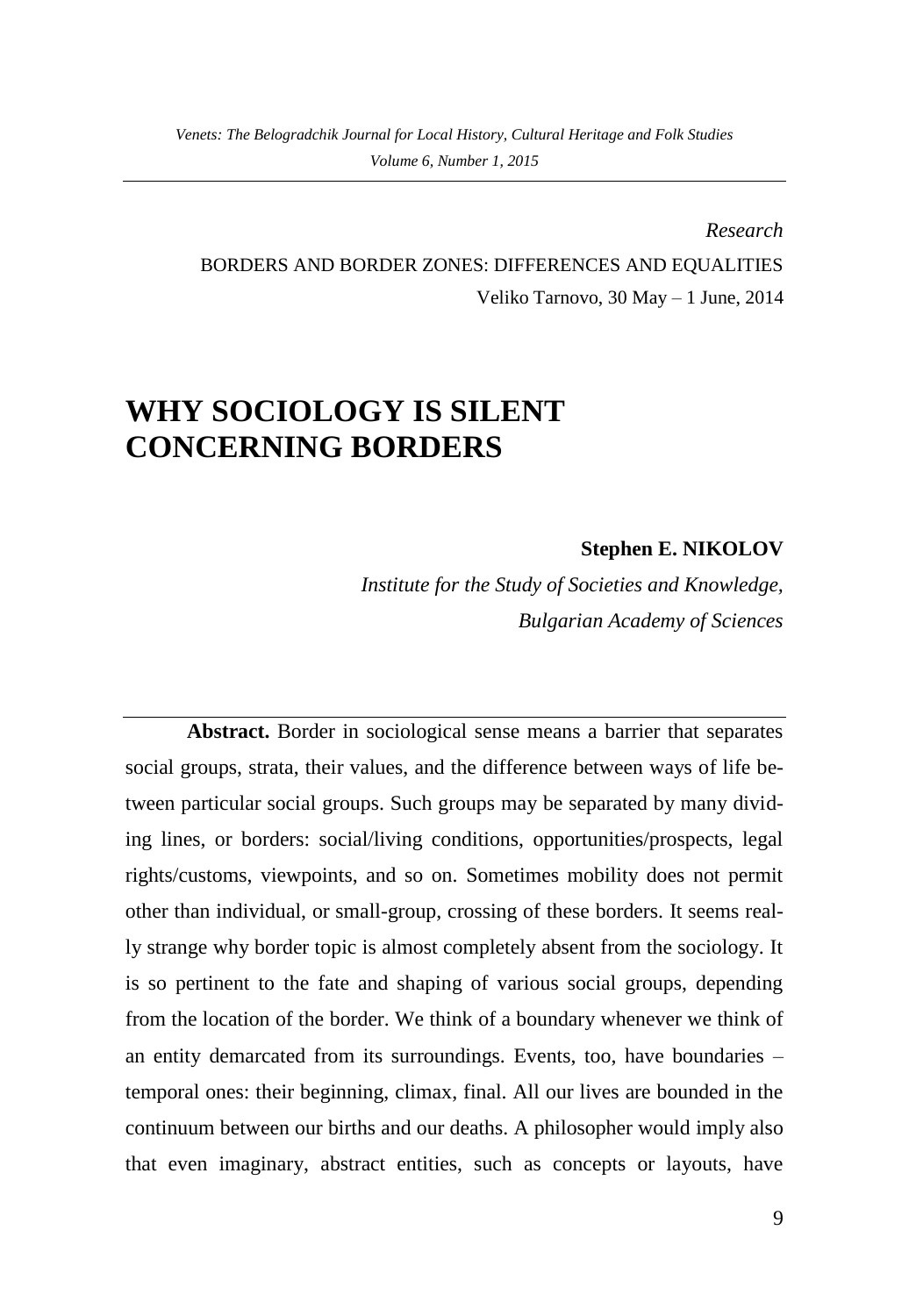boundaries of their own. One may say that condition for all this boundary/border talk is coherent, and whether it reproduces the world around us' structure, or the organizing activity of our intellect, are matters of deep philosophical controversy. Borders are difficult to disappear totally even within the European Union, providing some obstacles to the freedom of movement to those left still outside the Schengen agreement.

*Keywords:* sociology, borders, ethnicity, identity, loyalty

It seems really strange that borders as a topic, so full of philosophical content, and so pertinent to the fate and shape of various social groups that depend on their location vis-a-vis the border, is absent from sociology. We think of a boundary whenever we think of an entity demarcated from its surroundings. There is a boundary differentiating sphere's interior from its exterior; there is a boundary (a border) separating Greece and Bulgaria, regions in the country, districts within a city. Sometimes the exact location of a boundary is blurred or otherwise contentious (as when one tries to trace out the margins of Mount Everest, or even the edges of own body). Sometimes the boundary lays slant to any physical discontinuity or qualitative delineation (as with the border between the upper and lower halves of a homogeneous sphere). In many cases border is only virtual, imaginary, imposed by certain human arrangement irrelevant to the existent and observable setting. However, no matter if it is clear or fuzzy, natural or artificial, every object persistently has a special attribute, a boundary. It marks it off from the rest of the natural environment – being it an own class of objects, or different ones, or altogether but the former object itself. Events, too, have boundaries – temporal ones: their beginning, climax and end. All our lives are bounded in the continuum between our births and our deaths. The soccer game begins after the starting whistle of the referee, and finishes with his final blow. A lesson starts and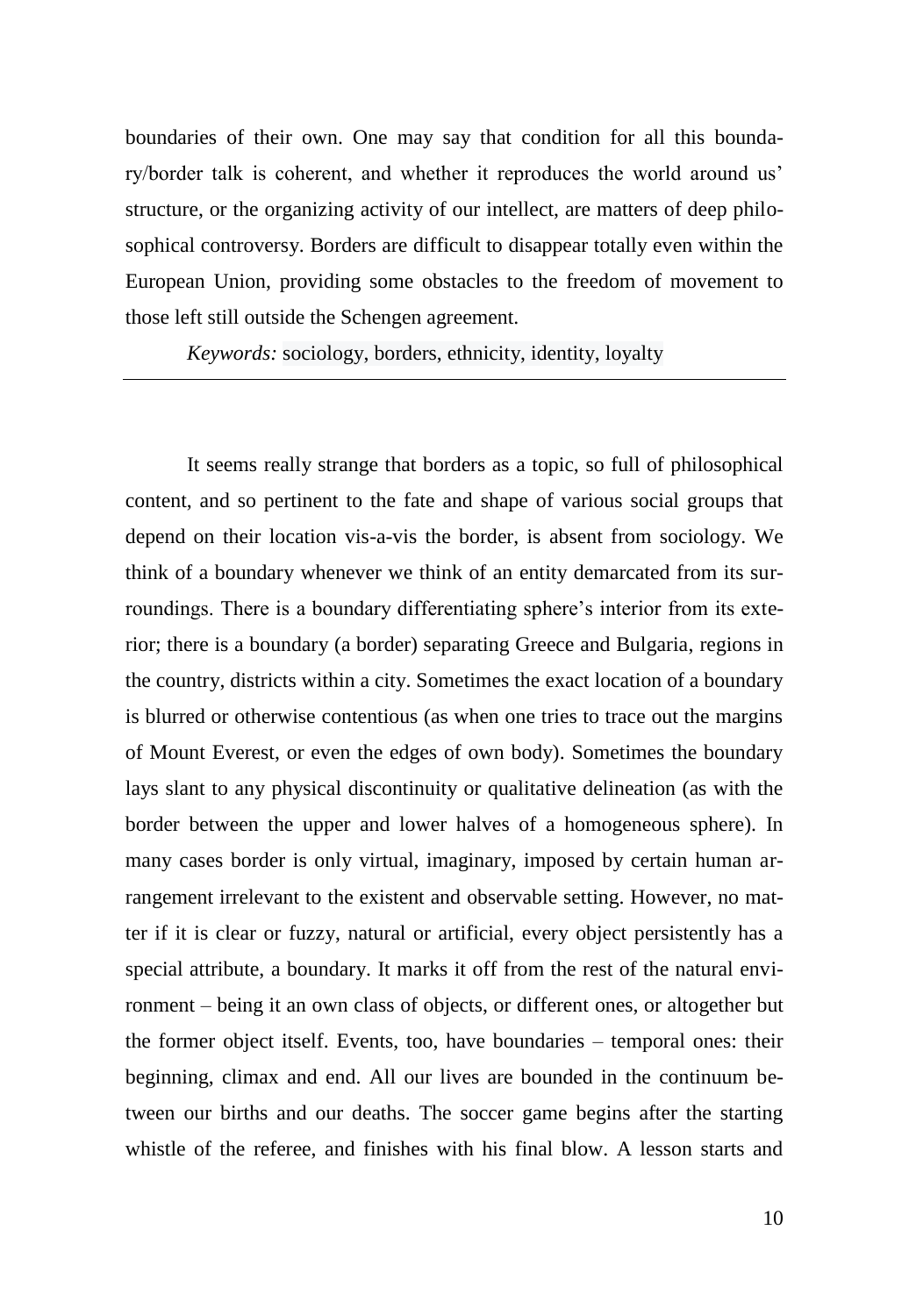ends according to the sanctioned schedule. Thus, we see, that boundary in its numerous meanings is a universal phenomenon, which unyieldingly ushers and shapes every human activity.

#### **Border in the social studies**

Philosophy would imply also that even imaginary, abstract entities, such as concepts or layouts, have boundaries of their own. *Philosophical border* places limits of the knowledge about universe or world by the human mental power, human being capacities as individual or of humanity as whole, internal restrictions concerning reality – secular/profane, or the divine order beyond us. In psychology, where the term *border/boundary* is easier to understand intuitively than to explicate, a boundary is defined as the edge of appropriate behavior in a given situation (Gutheil & Gabbard, 1993). Psychology finds border between the personal judgment and that of the group, or between the subjective, personal, internal assessment of the self, and that of the *millieau*, of those around, or the society as a whole. But modern boundary theory goes beyond behavior to matters of language, time, place and space, money, self- disclosure, and receptivity to input from outside the dyad.

Boundaries are, on the one hand, central to the common-sense picture of the world and, profoundly problematical on the other. Accordingly, we may make a distinction between two main types of theories – realist, which depend on whether one is willing to take the problems at face value, or eliminativist, that bypass these problems altogether, treating boundaries as mere theories, conventional ways of saying it (*façons de parler*). Boundaries cannot exist apart from the entities they bound, though there may be discrepancy as to whether this ontological dependence is generic, or specific. In the first case, a boundary cannot exist except as a boundary/border of something), in the second – this boundary of something cannot exist except as a boundary of that thing (Brentano, 1976; Chisholm, 1984).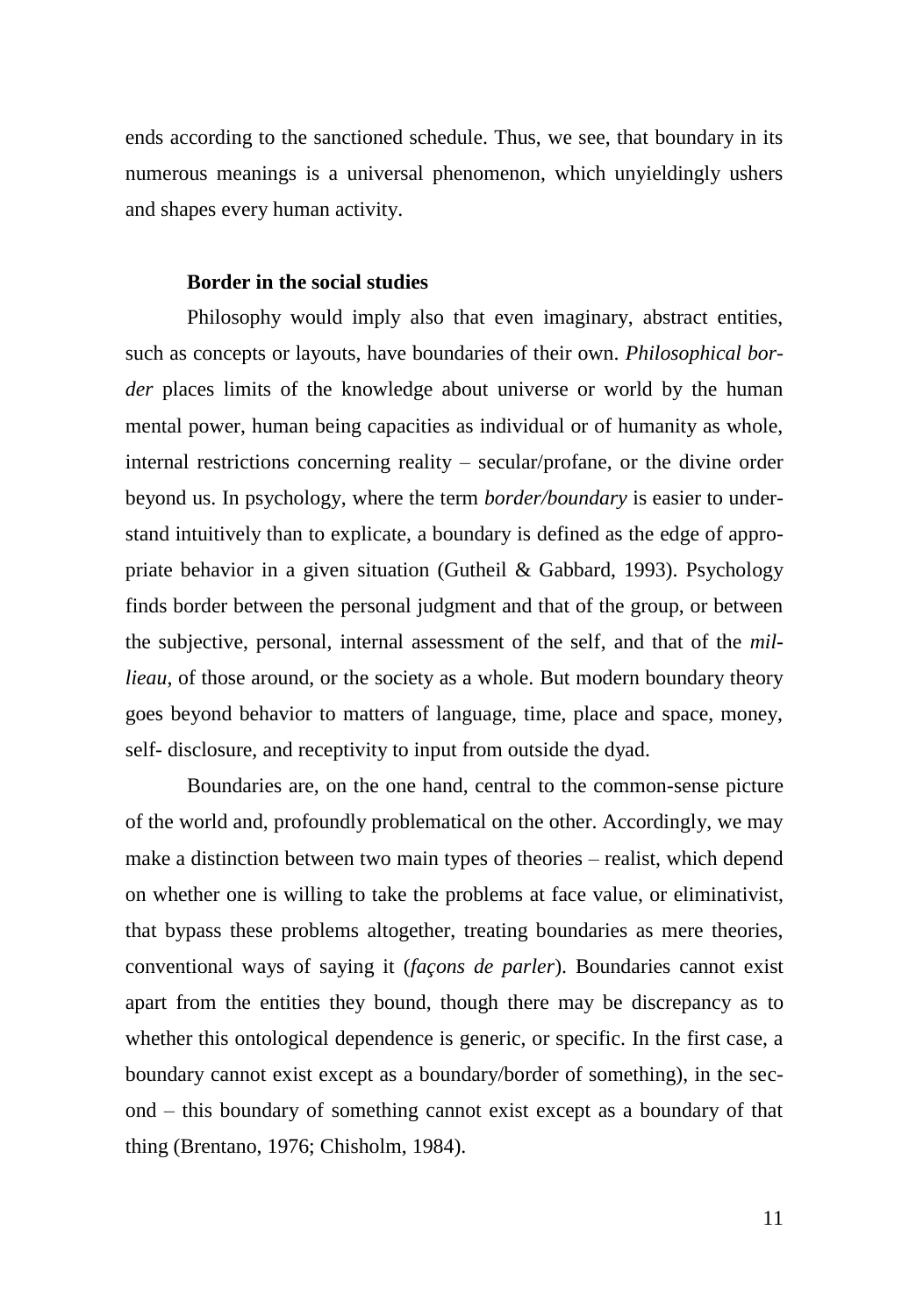Our interest, however, is further devoted to a special kind of borders – those imposed by people according to certain procedures and internationally accepted regulations. Such borders may be either natural, or artificial. A river, as well as valleys, ravines, mountain ridges, and various other naturally shaped objects is a natural boundary and in that case through the centre of the chosen natural barrier is drawn the line of division. An artificial boundary is one made by a human hand. As one of the famous border-lines' draughtsman from the first half of  $20<sup>th</sup>$  century, Lord Curzon of Kedleston, points out:

[W]e must distinguish between the category of Natural Frontiers and the category of Artificial Frontiers, by which are meant those boundary lines which, not being dependent upon natural features of the earth's surface for their selection, have been artificially or arbitrarily created by man" (1907, p. 12).

It was, at least until the  $20<sup>th</sup>$  century wars in Europe and especially on the Balkans with their further formation of new states with their borders. For the new borders often it was not possible to find natural landmarks, so they sometimes were dividing places, villages, homes from the yards. Very often one could hear one and the same story – the officer responsible for drawing of this border has been drunken, and thus has allowed village's cemetery or church to remain on the other side of the border line.

Boundaries are frequently marked by partition fences, ditches, hedges, trees, etc. It appears that such a fashion has firstly been introduced by Poles, and they have invented a new word to indicate in such way artificially designated border: *granica* [granitsa], or a dividing-line, or a hedge, which is designated. This is where the German word *grentze* comes from, widely spread through the Bible in M. Luther's translation, and thus further on to Netherlands – *grenz*, Danish and Norwegian *grense*, Swedish *gränz*. In the same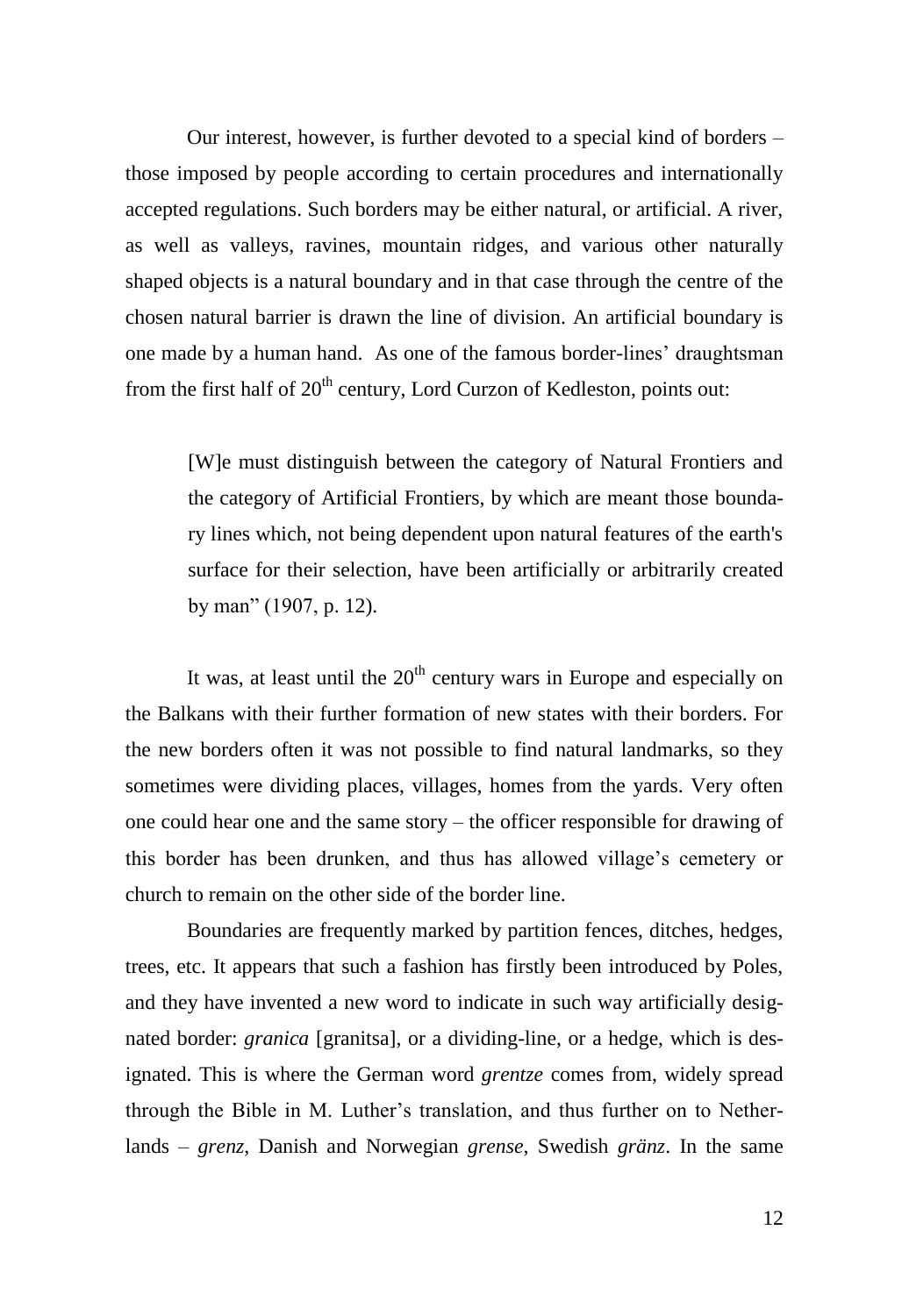meaning it has been accepted also in the old Russian, *граница*, and also in the other Slavic languages, and Romanian [*graniţa*]. Moreover, in many Middle Ages documents same word and its derivate could be found in a Latinized form: *granicier*, *granicierum*, *graniciebus* (Slownik, 2000, pp. 474-475). In the different languages, no matter we use words *border/boundary* in English, or Slavic *granitsa*, this means the conditional/imaginary line, dividing adjacent zones, estates, regions etc., which is the limit of certain territory; line of division. (See also Abramov, 1999; Chernov, 2001); border between two countries and regions is the dividing line between them; in some instances it also includes the land that is close to this line (*borderland*); imaginary line that separates one area from other areas (Collins, 2000).

#### **What about the sociology?**

It is not to say that sociology does not use the term "border": according to various authors, it means a barrier that separates social groups, strata, their values, and the difference between ways of life between particular social groups. Such groups may be separated by many dividing lines, or borders: social/living conditions, opportunities/prospects, legal rights/customs, viewpoints, and so on. Sometimes mobility does not permit other than only individuals, or small groups to cross these borders. In the light of all these reflections, it seems really strange why border topic is almost completely absent from the sociology (Giddens, 1989: 49). There is no concept, or even serious analysis, what happens to a group when it is divided somehow by certain kind of border, or such a border has been moved in one or another direction. In this sense, border has great impact on the fate and shaping of various social groups from a community to society, ethnicity, and nation. It predetermines to a great extent their behavior and interactions. We think of a boundary whenever we think of an entity demarcated from its surroundings. One may say that condition for all this boundary/border talk is coherent, and whether it reproduces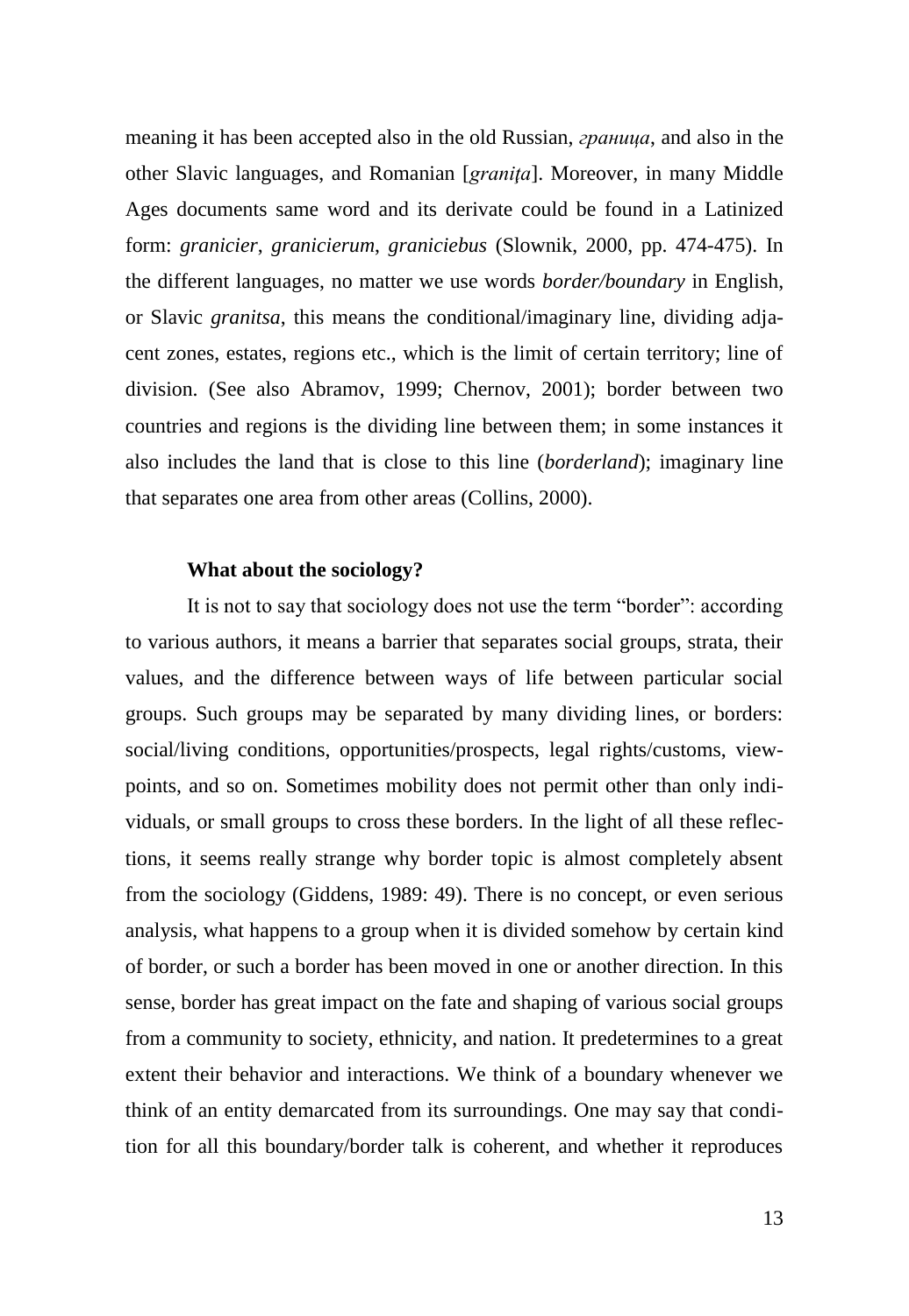the world around us' structure, or the organizing activity of our intellect, are matters of deep philosophical controversy.

Depending from the character of the border between two or more social groups/communities  $-$  i.e., the inflowing degree of mutual penetrability  $$ we could speak of different degrees of mutual impact and inflowing of the one group into the other(s): exchange of know-how, customs, cuisine, and human beings. Trade is an important, though only one of the many examples of such exchange. In this text, however, we shall concentrate ourselves on the one of the extreme kinds of borders – the interstate ones that to the greatest possible extent restricts contacts and communication.

In pre-global sociology, a 'society' – by far and large, central focus of sociology, what for it actually emerged and exists  $-$  is defined as an entity contained within the boundaries of the nation-state, as if the real boundaries of the state were constructing a social space of interaction and sociability for its citizens (Touraine, 2003). Thus Nation-state was the 'box', which 'society' lays widespread. This vision of 'society' reverses the reality of nationstate building; state control over boundaries is a feature of the late  $19<sup>th</sup>$  and early 20<sup>th</sup> centuries. Widespread was recognition of passport controls and various measures for supervision and surveillance mechanisms through which states could effectively police their borders, is a  $20<sup>th</sup>$ -century phenomenon (Torpey, 2000). Transnationalism came into existence at that moment in time when successful nation-state building 'contributed to the creation of large numbers of people "out of place" – that is, crossing over the national boundaries erected in the last two centuries' (Roudometof, 2000, p. 367; 2005, p. 119). That application of space as a metaphor to describe the reality of transnationalism is actually an expansion of the former 'container' theory of the nation-state (Beck, 2000a, 2000b, 2001).

If we go beyond the traditional grasp of transnationalism as a feature of international, transborder migration, it is necessary to conceptualize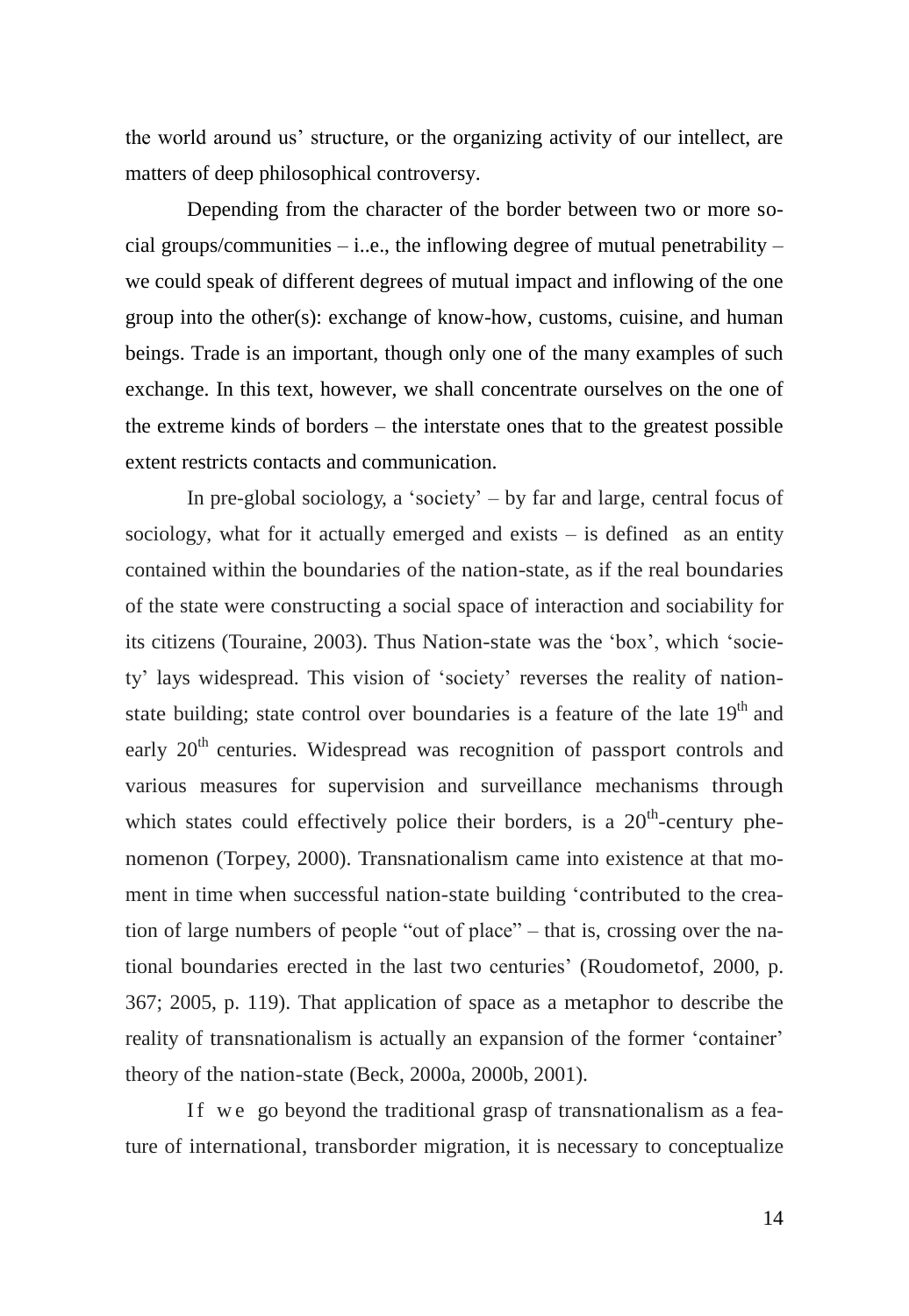transnational interactions that take place among people and institutions in two or more separate 'containers' or nation-states. Internal globalization is the process of creating the room or the space for these interactions; i. e., internal globalization provides the preconditions, incl. the material and non-material infrastructure for the emerging spaces of human interaction. The resulting reality is one of *transnational social spaces* (Beck, 2000a): a space that, by definition, cannot be restricted to transnational labor markets (Portes, 2000). On the contrary, they can extend into other spaces, incl. those of international trade, transnational sexuality, popular music, journalism, and many more as well as spaces fostering construction of multiple identities (ranging from those based on gender to those based on the race, religion, or ethnicity). Hence, the notion of trans-border social space is considerably broader that the concept of transnational communities. And here is the sociology that may step to analyze these complex interactions.

Further, there is a proposition among sociologists that patriotism (i. e., attachment to certain nation or state) does not necessarily imply ethnocentrism. Thus, ethnocentrism is a quality that should be linked conceptually to native people, who are expected to adopt the point of view of unreserved support for one's country, putting one's country first and protecting national interest irrespective of whether their own position is morally superior or not (Roudometof, 2005, p. 122). In other words, the state or the national society remains the key factor influencing the public's stance; including the extent of openness towards the world that lies 'outside' the nation's borders.

Political scientist Jens Bartelson provides a critical analysis and conceptual history of sovereignty, dealing with philosophical and political texts from the Renaissance, the Classical Age, and Modernity. He states, that, despite the high volumes of inter-state exchanges, "this system as well as the units remain identical with themselves throughout the globalizing process"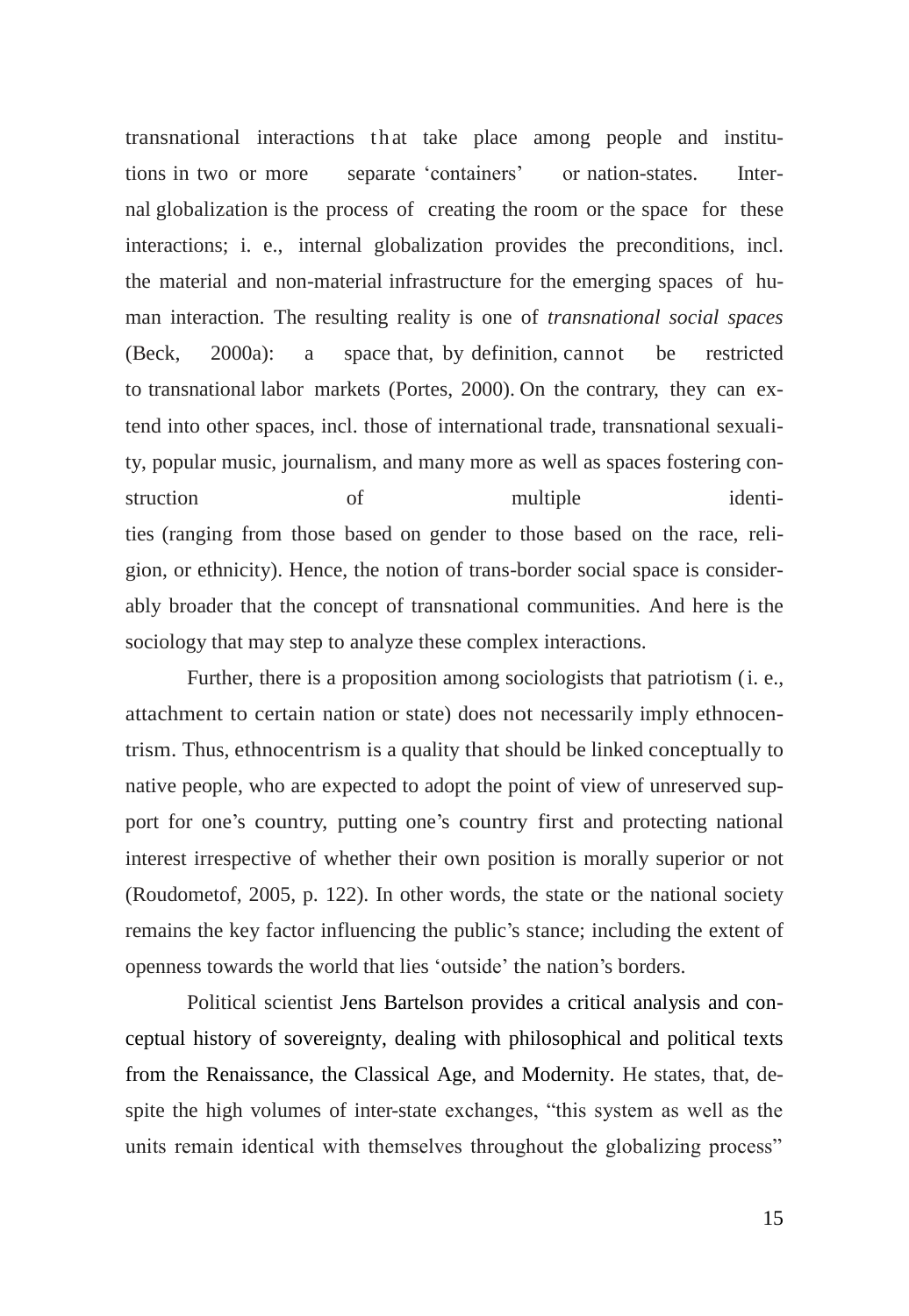(Bartelson, 2000, p.184). In other words, state and/or the national society remain the key factor influencing the public's attitude; including the extent of openness towards the world that goes 'outside', or beyond, the national borders. Lack of correlation among the continuum's various dimensions means that it is not significant to speak about a single, transnational/transborder, universalized version of cosmopolitanism-localism). Rather, such an outcome is consistent with the various streams of glocalized cosmopolitanisms (variously referred to as 'situated', 'rooted', 'vernacular', and so on (Tomlinson, 1999; Pollock et al., 2000; Szerszynski & Urry, 2002; Roudometof, 2005, p. 123).

In his pivotal article, 'Transnationalism, Cosmopolitanism, Glocalization,' 1) Greek sociologist Viktor Roudometof (2005, p. 126-127), has tried to clarify the correlation between transnationalism and cosmopolitanism. Both these terms present both sociological description and common everyday speech. It is important to note, that these terms are not entirely sociological concepts, but commonsensical ones. Author claims that in his understanding these terms are filled of contemplations that involve concepts of status, national origin, ethnicity, race, and gender. Hence, they are sociological be their nature, and we should add here that all they has the border as an idiosyncratic attribute. Current discourse is focused almost entirely on the interactions between transnationalism and international migration, which seems too narrow and restraining. Borders that divide communities that reside from one or the other side might be included too in the agenda.

The initial application of the concept of transnational social field comes from the field of international migration (Smith & Guarnizo, 1998). In contrast to transnational social fields, transnational social spaces can be conceived of as consisting of flows (Urry, 2000) of human interactivity. If relations in transnational social spaces are free-floating, relationships in social fields are far more structured, more 'solid' and less 'fluid'. Robertson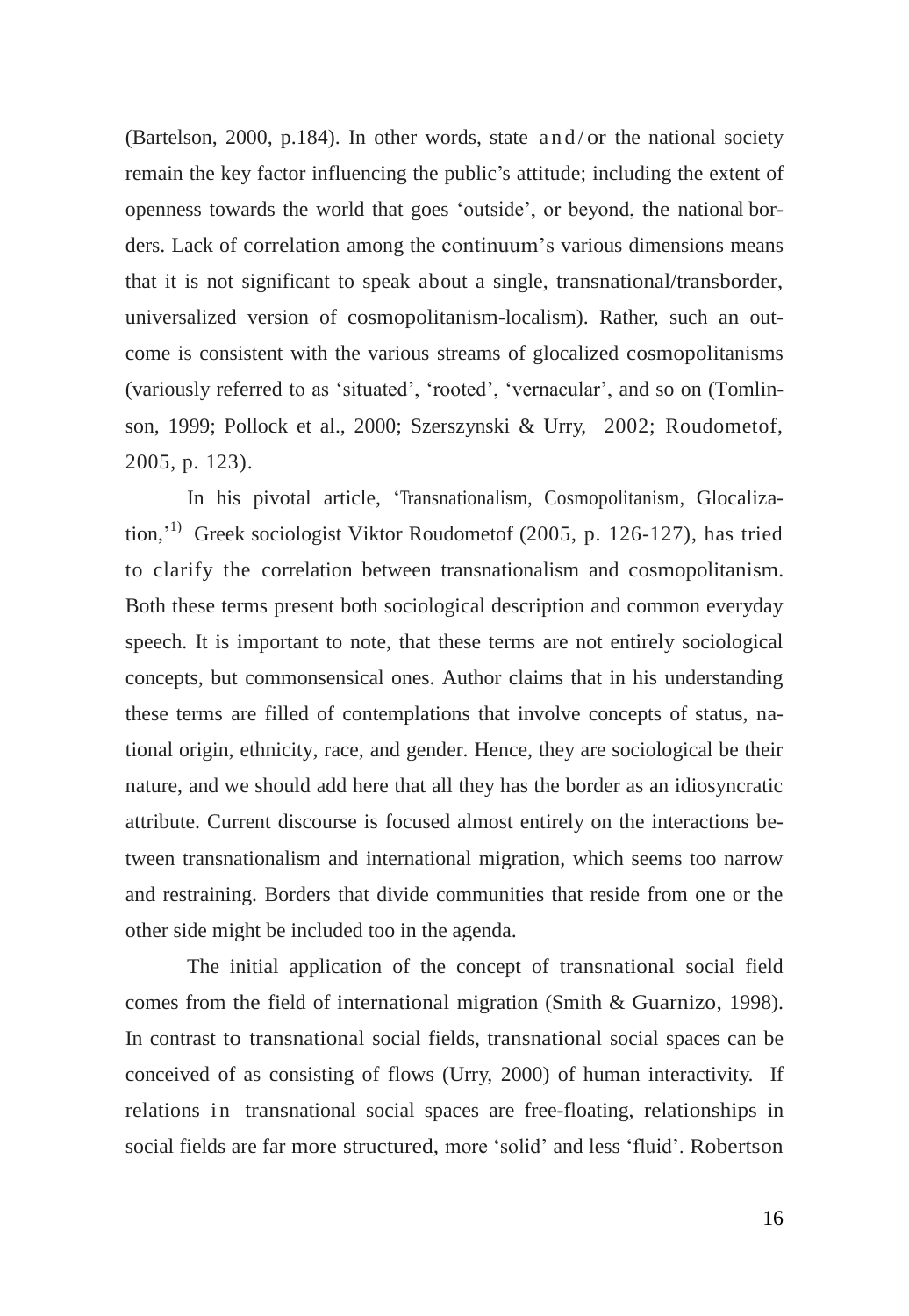(1992) has put forward the notion of *global field*, but by that, he refers to global structurization. The global field properties are those concepts that are relativized by globalization. This relativization of the relations between the individual and the nation-state is actually an aspect of the broader process of globalization. The construction of transnational social fields (as well as transnational social spaces) is an important facet of the overall process. Nevertheless, it is clear that Robertson's global field is a concept considerably broader than that of the transnational social field.

During the post-1870period – the 'golden era' of nation-state building in Europe (Hobsbawm, 1990), cosmopolitanism was seen as something negative, and confronted with nationalism. This connection has been largely destabilized in the post-1945 period, as the movement of peoples has strengthened the tendency of individuals living outside the borders of their national homeland to maintain their ties with their nation and to participate in national projects coupled with heir nation.)

Over-border activities, to call this *transnationalism*, involve three different levels, and each of these includes various structures – some less, other better developed according to the degree of steadiness of their inherent activities. As we pointed out earlier, there exist transnational, trans border spaces, built upon the continual interactions and activities worldwide, carried out by numerous formalized (i.e., international organizations or relations, established by formal agreements between states) and informal actors – collective or individual, but channeled by certain groups or trends. These take place within transnational, over-the-borders social fields, or 'containers', if we use the above mentioned term. Theoretically, such 'container' may be expanded to fit within itself the whole planet. We shall see, however, that this is only a prospect, but nevertheless this trend is extremely unevenly distributed all over the globe, where some parts (Europe as a whole, USA/Canada, Southeast Asia) are more advanced, at the same time as other parts are virtually excluded from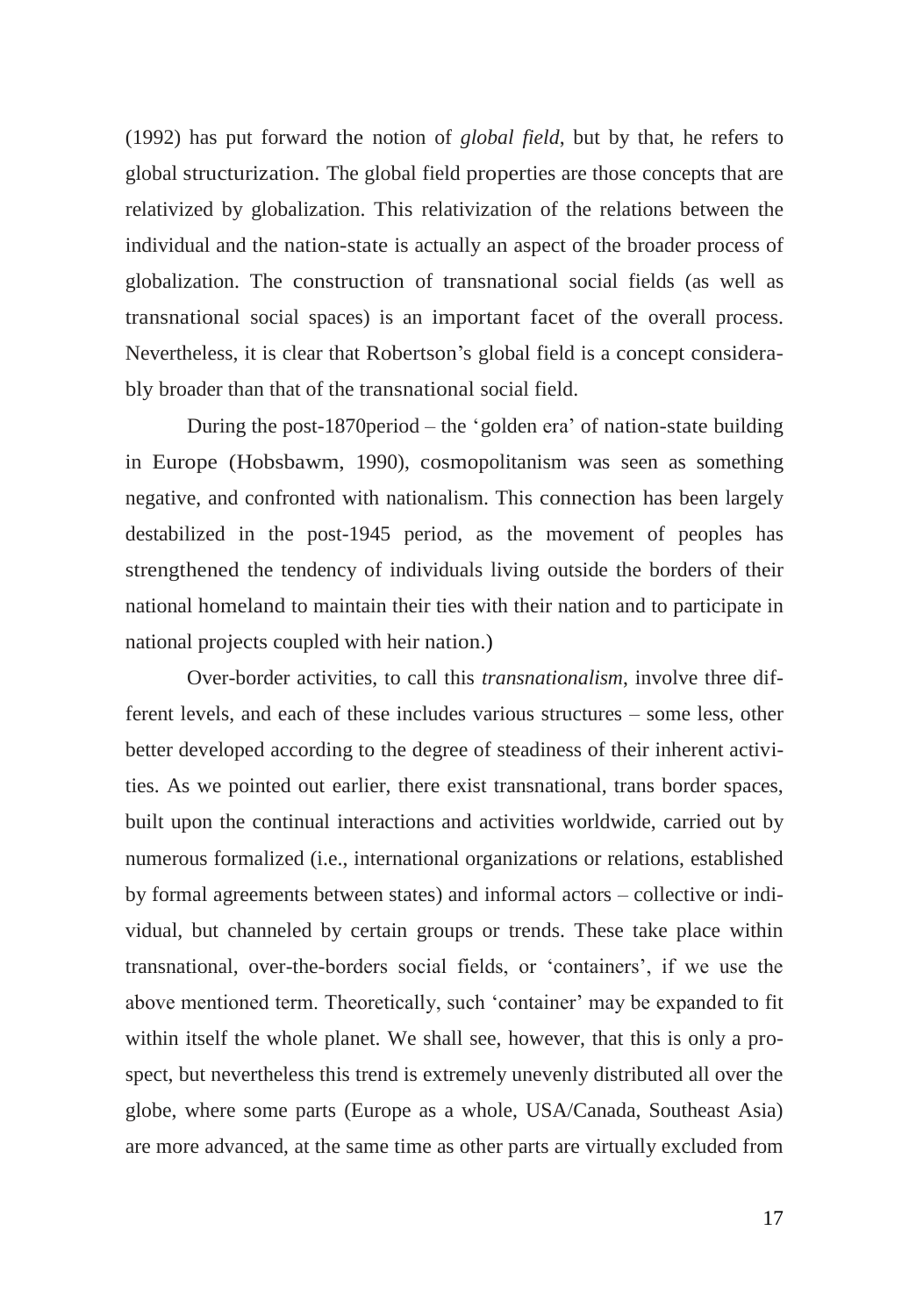that movement. Further, as much structured and continuous these interactions are, they become more and more sound, and involve exercise of power relations that engage multiple agents and actors. Here we may point out such examples as international communities set up on purpose by a variety of professional, supervisory or decision-making groups or bodies, typically operating around the globe. With the contemporary means of communication, which offer exchange in real time, transborder mobility is by far not a precondition, though end of the rigid control over the international travel and contacts with the end of the Cold war was a real and great step forward.

Moreover – that geographical expansion of transnational social spaces into the global-wide cultural milieus responsible for producing not only cosmopolitan, but also the completely opposite, local attitudes. [Ger](http://en.wikipedia.org/wiki/Germany)[man](http://en.wikipedia.org/wiki/Germany) [sociologist](http://en.wikipedia.org/wiki/Sociologist) Ulrich Beck's called for a revisiting the cosmopolitanismnationalism intellectual debate as a promising input to the challenge of contemporary nation-states analysis (2000b, p. 100). Beck's support for the 'cosmopolitan society (or nation)' reveals his adherence to the paradigm of cosmopolitanism vs the local ethnocentrism, which is consistent, not adverse, to the civic and more democracy leaning conceptualizations of nationalism – or patriotism. Refreshing such ideas and debate may suggest, among the other, additional political solution to the powerful waves of anti-immigrant ethnocentric protests overwhelms thе EU states. However, as V. Roudometof notes, "this should not be confused with the *reality* of cosmopolitanism – the only way to accurately measure the success (or failure ) of cosmopolitan values is to clearly separate our moral advocacy of them from cosmopolitan (and local) attitudes as observable phenomena" (Roudometof, 2005, p. 127). For example, [British](http://en.wikipedia.org/wiki/United_Kingdom) [political theorist](http://en.wikipedia.org/wiki/Political_theorist) David Held maintains that in the  $21<sup>st</sup>$  century 'each citizen of a state will have to learn to become a "cosmopolitan citizen" as well: that is, a person capable of mediating between national traditions, communities of fate, and alternative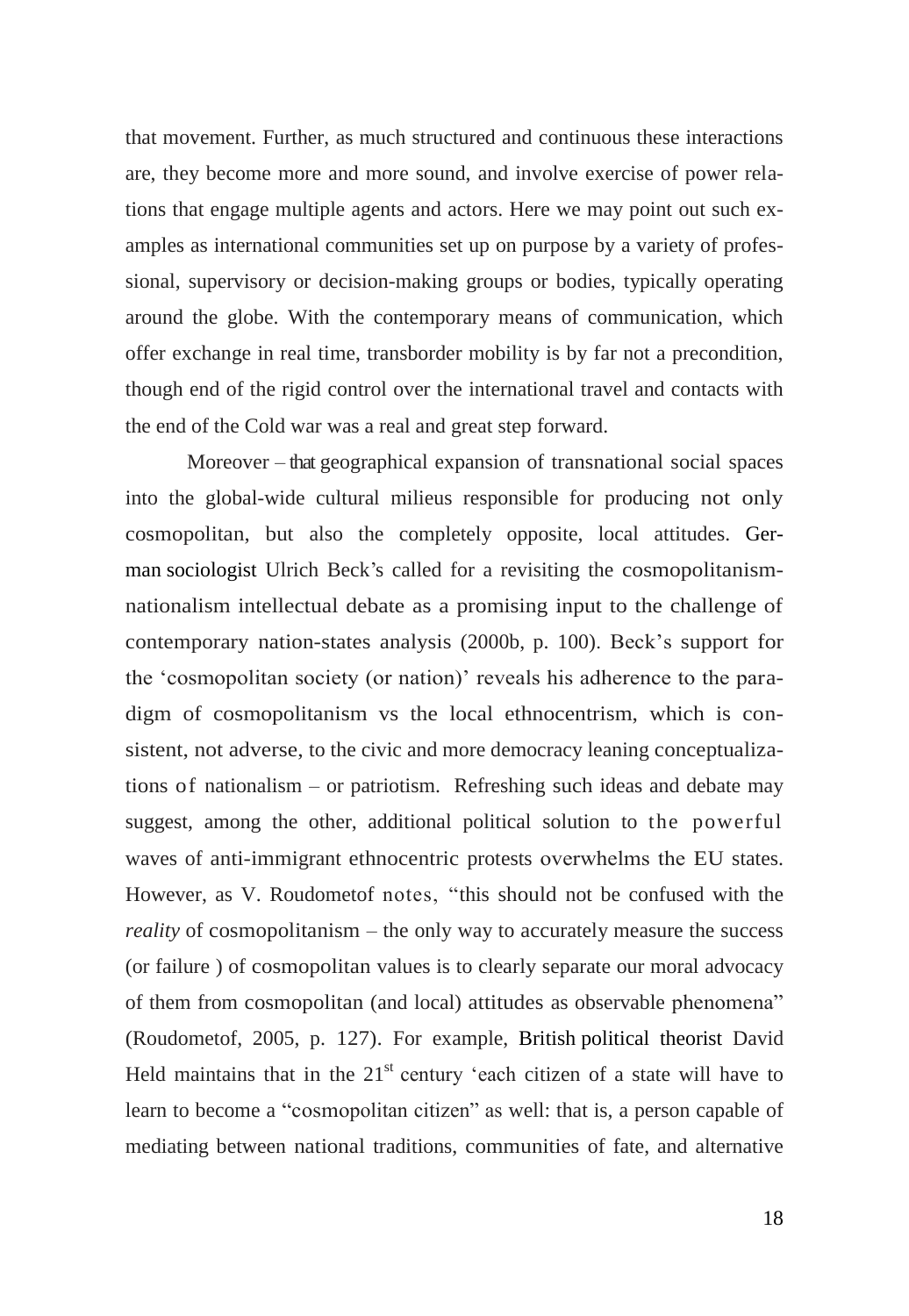styles of life' (Held, 2000, p. 402). Held's formulation implies very obvious appreciation that a specific orientation at the individual level is a prerequisite for an effective 'cosmopolitan', i. e., thansborder, supranational public policy.

In one of his short essays, 'The Great Return'(2002), Czech and French writer and émigré Milan Kundera whose prose is saturated with rich an elemental sociological observations – in a story of an international couple illustrates namely that process of labelling and individual grasp through own experience. Both they, came from contrasting backgrounds – girl has fled from a Communist country seeking asylum and a better future in Paris, and, in contrast, her friend and lover, 'comes from a Swedish town he wholeheartedly detests, and in which he refuses to set foot'. Both they, are involved in steering their connections to place, locale and their multiple identities as Parisians, transnationals, cosmopolitans, refugees and so on. While both of them live in a country and a city outside their own nation-state and even speak to each other in a language other than their native tongue, their experiences are not regarded as identical. Both of the mare pigeonholed, labelled, and they will be judged by how true they are to their labels' Girl is complaining, however, that her boyfriend 'was seeing her exactly the way everyone else saw her: *a young woman in pain, banished from her country'*. This is, actually, an extension of her initial status as a refugee who has escaped from her country. In the case of her partner this advanced status is taken for granted. People around admires him as *a nice, very cosmopolitan Scandinavian who's already forgotten all about the place he comes from* while her girl has a lot to accommodate with (Kundera, 2002, p. 100; emphasis in the original).

To reiterate theoretical discourse developed above, there are some mutually related sociological concepts – namely, ethnicity, identity, nation building, interactions between divided communities, and so on. First of all, it is necessary to say that the concept of ethnicity's meaning depends on the deno-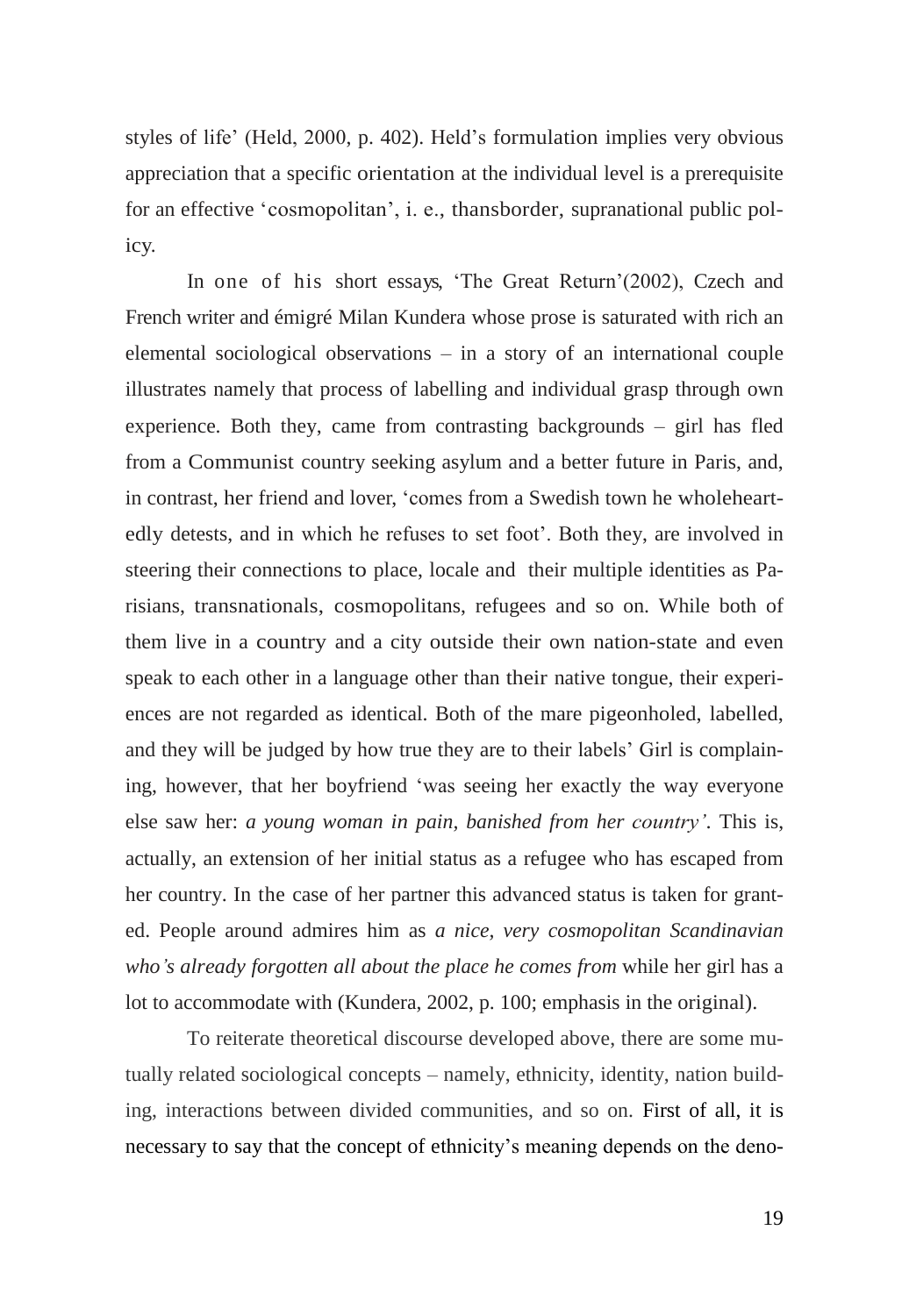tation and content of a number of other concepts, above all those of ethnic identity and ethnic group. Here, however, concept of ethnic group is the fundamental one, which from the others is derivative (Isajiw, 1992, p. 5).

E. Cashmore's stresses on the salient feature of a group that regards itself as 'in some sense (usually, in many senses) distinct' (Cashmore, 2003, p. 142). And 'distinctiveness' here is the key word. It is, indeed, *border* that shapes that distinctiveness. Once the consciousness of being part of an ethnic group is created, it takes on a self-perpetuating quality and is passed from one generation to the next.

One of the most prominent contemporary researchers and theoreticians of ethnicity and nationalism, American sociologist Rogers Brubaker, suggests an alternative approach, emerging from the relatively new discipline of cognitive anthropology.<sup>2)</sup> He calls it "ethnicity without groups." In this approach, ethnicity is essentially a 'way of seeing' the social world around us and "categorizing" ourselves and others within that world. His works are even more interesting for us, because he contemplates on empirical material from the Balkans – namely, former Yugoslavia, and Transylvania. His the suggestions fits well with the complicated phenomena of ethnicity as it exists in the area, where many of its numerous manifestations and forms, has emerged and developed often in the flames of war and with the pain of huge masses of local people, relocated, divided and violently coerced to change identity, family memory, and loyalties in order to survive. Brubaker writes:

[T]o understand how ethnicity works, it may help to begin not with "the Romanians" and "the Hungarians" as groups [here we could just as easily substitute the Croats, the Serbs, and the Bosniaks], but with "Romanian" and "Hungarian" as categories. Doing so suggests a different set of questions than those that come to mind when we begin with "groups." Starting with groups, one is led to ask what groups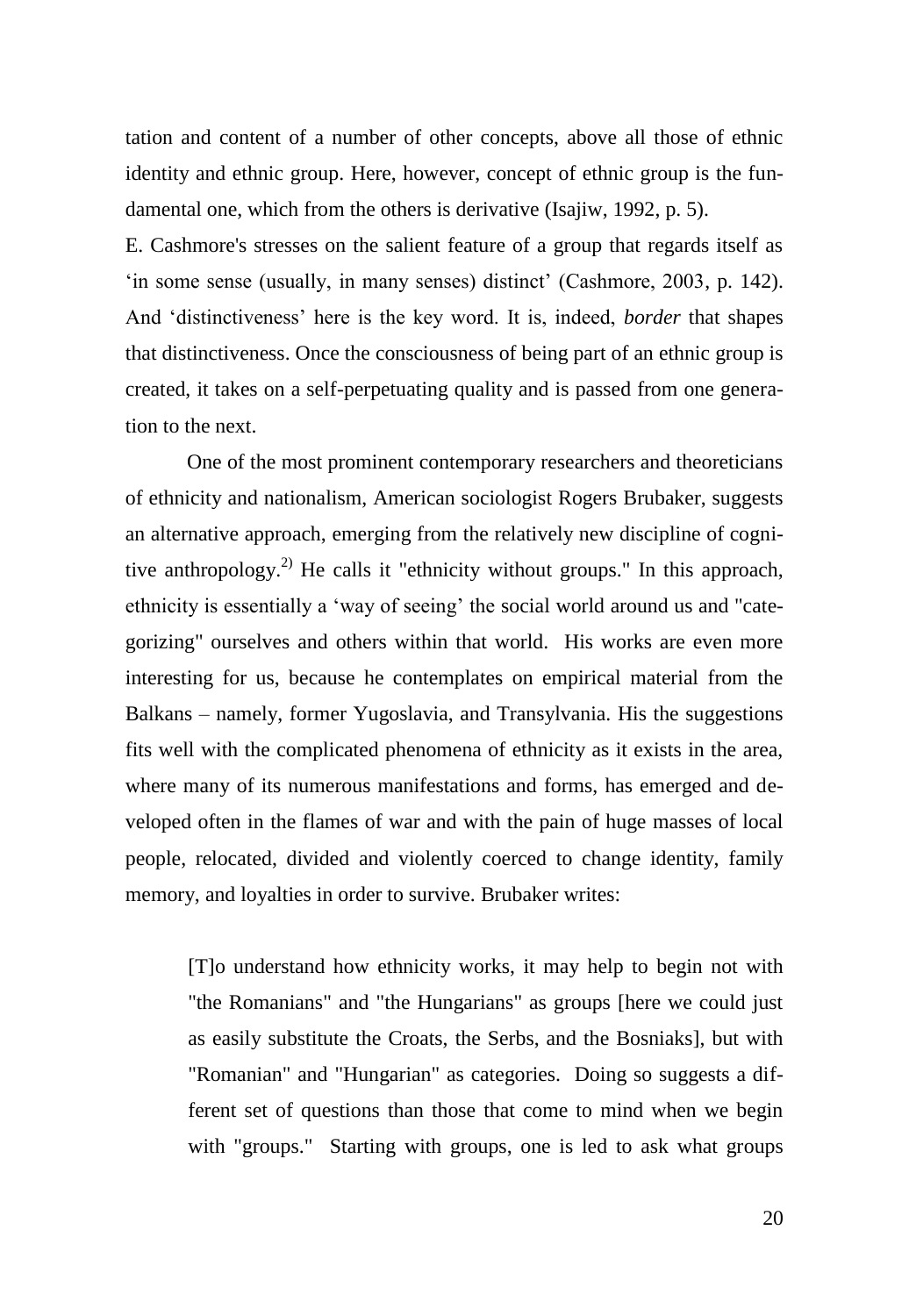want, demand, or aspire towards; how they think of themselves and others; and how they act in relation to other groups. One is led almost automatically by the substantialist language to attribute identity, agency, interests, and will to groups. Starting with categories, by contrast, invites us to focus on processes and relations rather than substances. It invites us to specify how people and organizations do things with, and to, ethnic and national categories; how such categories are used to channel and organize processes and relationships; and how categories get institutionalized and with what consequences (Brubaker, 2004, p. 24-25).

Identity – another core concept of sociology – is seen both as 'internal' and 'external' to the individual and group. It is internal to the extent that is seen as subjectively 'constructed' by the individual, but it is external to the extent that this construction corresponds to certain 'objective' circumstances arising from the daily relationships, social roles, cultural institutions and social structures (Côté & Levine, 2002, p. 49) – incl. borders that divide individuals and groups one from another. When an identified group, or community, is, for example, a little village, separated by few kilometers from other villages in a rural area, its borders appear to be very simple. That pattern of human interactions may be seen as consisting of relations between the residents living inside that location – village or the 'container'. However, the residents interact also with people outside their own village. They sell and buy crops and cattle, and marry persons from nearby and far away, and may move or bring husband/wife to live together. At any given time, village residents may have various close or remote relatives, living elsewhere. Thus, borders of that community is not so clear-cut, it is infuse and relatively easy to be penetrated – which is not the case with the more or less heavily guarded interstate borders.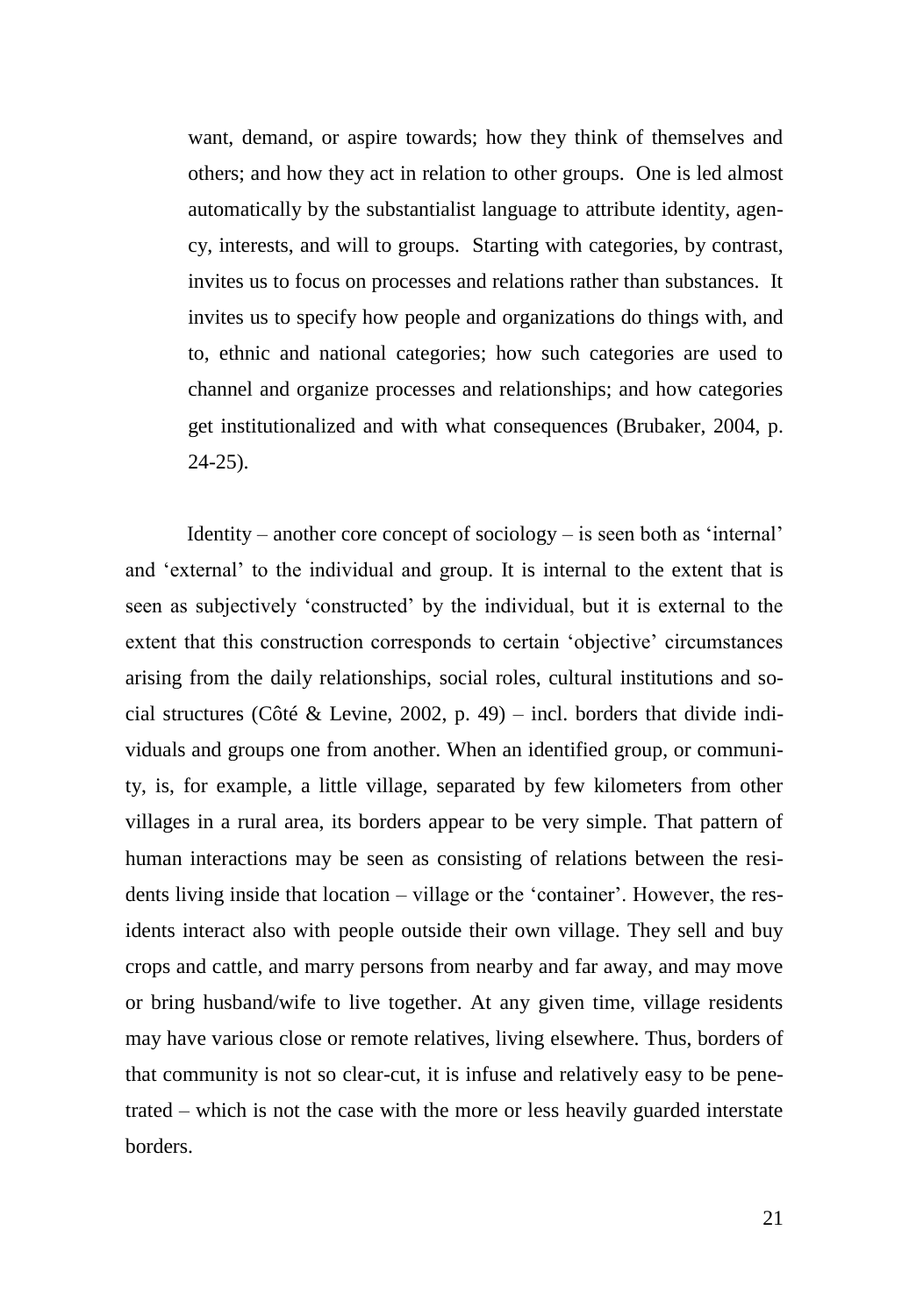Borders are actually missing from the analyze of any of these fundamental for sociology models – probably because they are external, seemingly unrelated to sociology because of simply having only certain technical parameters if grasped 'per se' alone. However, interstate borders that without any doubt may appear as important factor in all these concepts and other ones that are shaped because of the external border lines that separate one group of people from another. What happens when borders occur to be moved, leaving some parts of a previously homogeneous population separated from 'their' state and majority fellow countrymen, target of more or less harsh regime of restrictions, incl. on freedom of movement, access to relatives, family events, property, and newly imposed requirements for loyalties, education, professional career, price of what may be assimilation, multiple competing identities. Such painful experience, which epitomizes recent Balkan history, is repeatedly left outside the attention of sociology – both as universal and local-case analysis.

Surely, there is something rather haughty in claiming that man always is located on the border, on the edge, as some psychologists use to profess. Such a claim is actually allowed only to specific types of personality, who dispose of various particular attributes. Most people, at least typically, would prefer not to differ from these around them: this is usually unreliable and even unsafe. If everyone in the neighborhood is tall and white, who  $-$  if, indeed. One has the choice – would prefer to be short, fat, and dark? This may make him an object to ridicule, and may diminish him/her chances to marry and have wholesome completion in his/her life. Even far more advisable is if everyone else is, for example, Shia, it is better to be a Shiite. And even in an open democracy, one needs a certain obstinacy to work voluntarily in a direction different from that of the community, especially when it is small.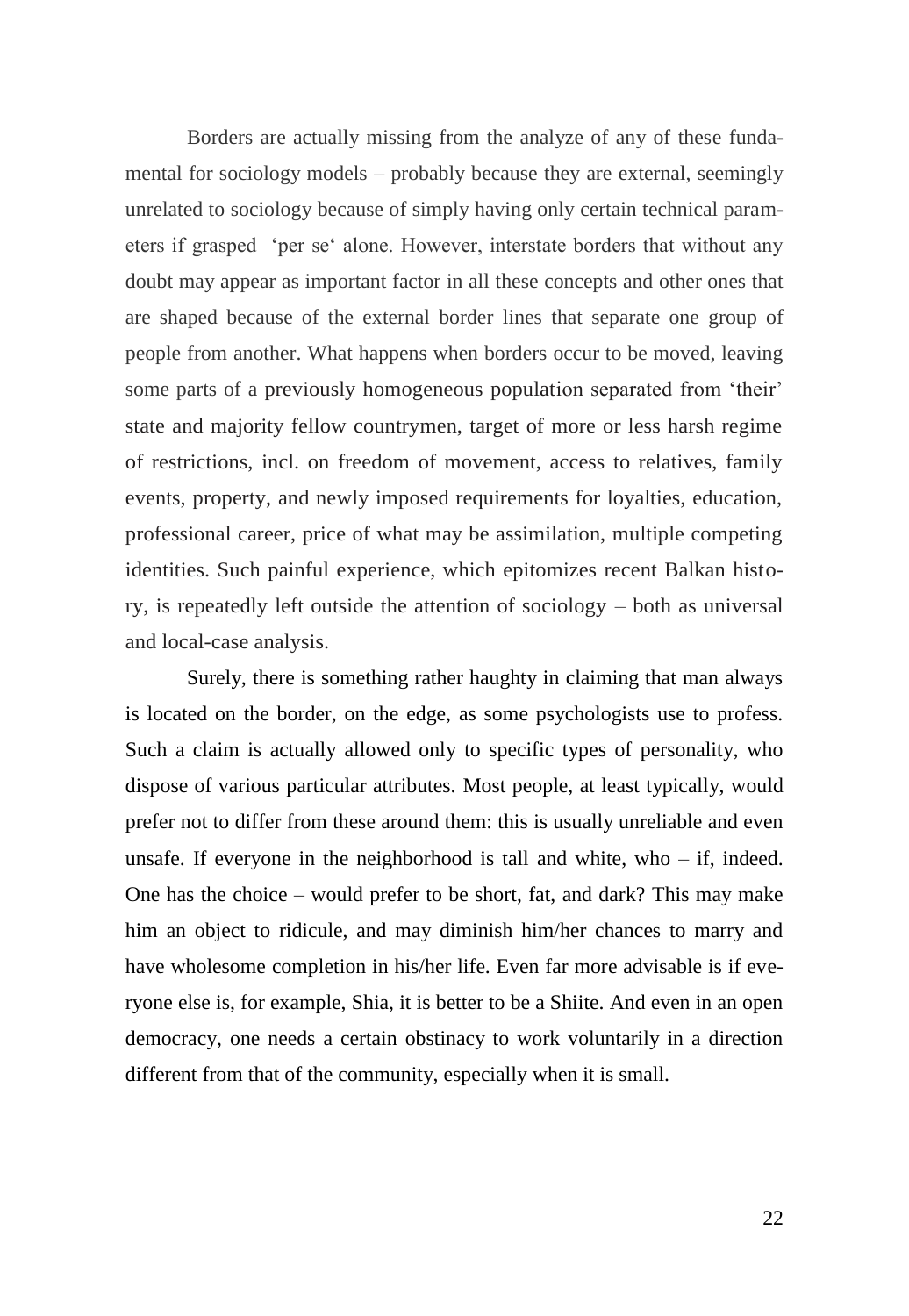## **From dispersed among various disciplines toward sociologically knitted border studies**

In modern time borders are comprehend as complex spatial and social phenomena that are highly dynamic. Such understanding of the boundary underwent large transformations during the  $20<sup>th</sup>$  century and went through a exhaustive modification over the last 15-20 years, and radically transformed the borders' research. In the 1980s emerged brand new, multidisciplinary generation of researchers on the border, including anthropologists, economists, ethnographers, historians, legal experts, political scientists and political geographers, sociologists, and as a field it acquired an increasingly interdisciplinary nature. Border studies were shaped on the model of similar research efforts like Cultural studies, Regional studies, Urban studies, Women studies that involve experts from various domains that approach different aspects of the subject. Since the early 1990s, there have been huge growths of border studies mostly in Europe and North America. Many research centers devoted to different aspects of the borders were established, published were a huge amount of articles and monographs. This revival of border research was promoted largely by the end of the cold war and its negative effects namely the burgeoning of interstate borders. Researchers conceptualize boundaries not only as spatially or geographically based phenomena that delimitate the sovereign territories of states, but also as a socially, politically or economically articulated affiliation or exclusion of, for example, peoples, religious and ethnic groups and individuals (Paasi, 2003).

Such border studies' research units exist in many European countries, namely in Germany (where they seek, among the other, to find out why, almost 25 years after the German reunification, which most Germans strongly aspired to happen, there is still striking and further reproducing obvious difference between these generations that have grown and socialized in Western parts, and the 'Osies' – those that have lived in the 'GDR'), and Scandinavian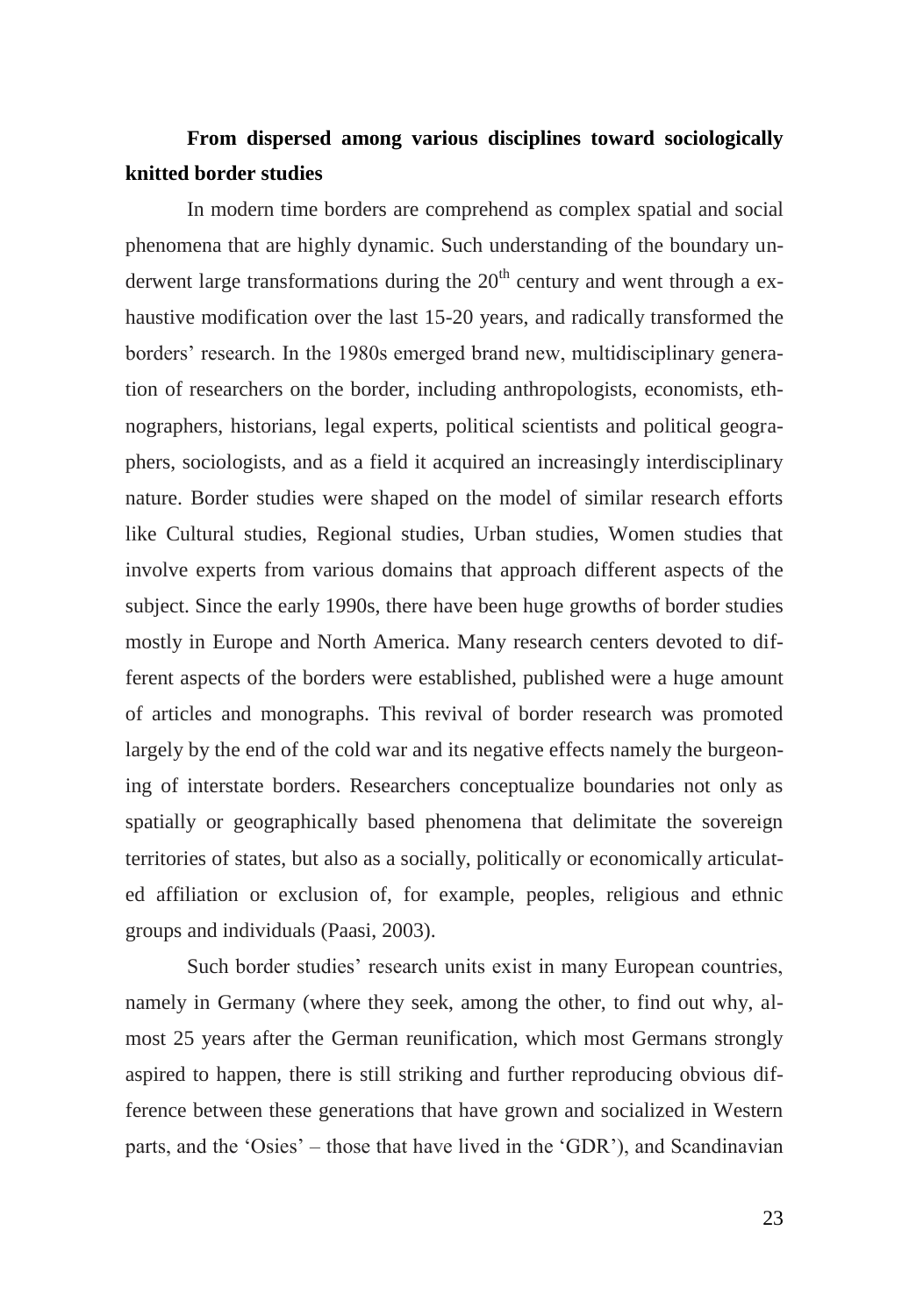countries, in North America, mostly in the Southern States, bordering Mexico, and so on. With insignificant exceptions, this trend in the border studies is virtually absent in the Southeast Europe, or the Balkans – arena of the most frequent border changes during the  $20<sup>th</sup>$  century.

In one of fascinating books that appeared during recent years, Tatiana Zhurzhenko's *Borderlands into Bordered Lands* (2010), this new development has received an excellent depiction. It is also evidence to the ways that borders affect our daily lives everywhere. Borders, as Zhurzhenko argues, are not only marked on the land, through forests and mountains but in the minds themselves where discourses and narratives are woven and geopolitical choices are made. In exploring the making of nowadays Ukraine's borders,<sup>3)</sup> author elucidates how states debate not only their borderline on the ground, but also identity, loyalties, citizenship, culture, and even language as influenced by the border. She describes how the reorganization of the border affects the daily lives of people, making their once close neighbors remote and secluded, converting sameness into discrepancy, affecting identities, and making new loyalty demands. Thus, the book is not only key in understanding the making of border but on how borders shape our daily lives. Zhurzhenko shows how these axes collide within the country, contending for the mentality of its and their internalized identity. Hence the book reveals, that borders are not simple constructs, built, rebuilt, and de-built at someone's will, but that they have a life of their own and that they, any mystique aside, have true long lasting effects on people's lives. Thus, Ukraine is a typical case of a "borderline" identity between a persuasive Europe and the gravity hauling of Russia, a line that runs virtually through the heart of the country – an imaginary, but no less real border. Thus, it is also an account associated also with the most recent tragic events in Ukraine.

These constantly shifting boundaries in Europe as long term lines of enclosure and mobility restriction 'longue duree' are analyzed by L. Leonti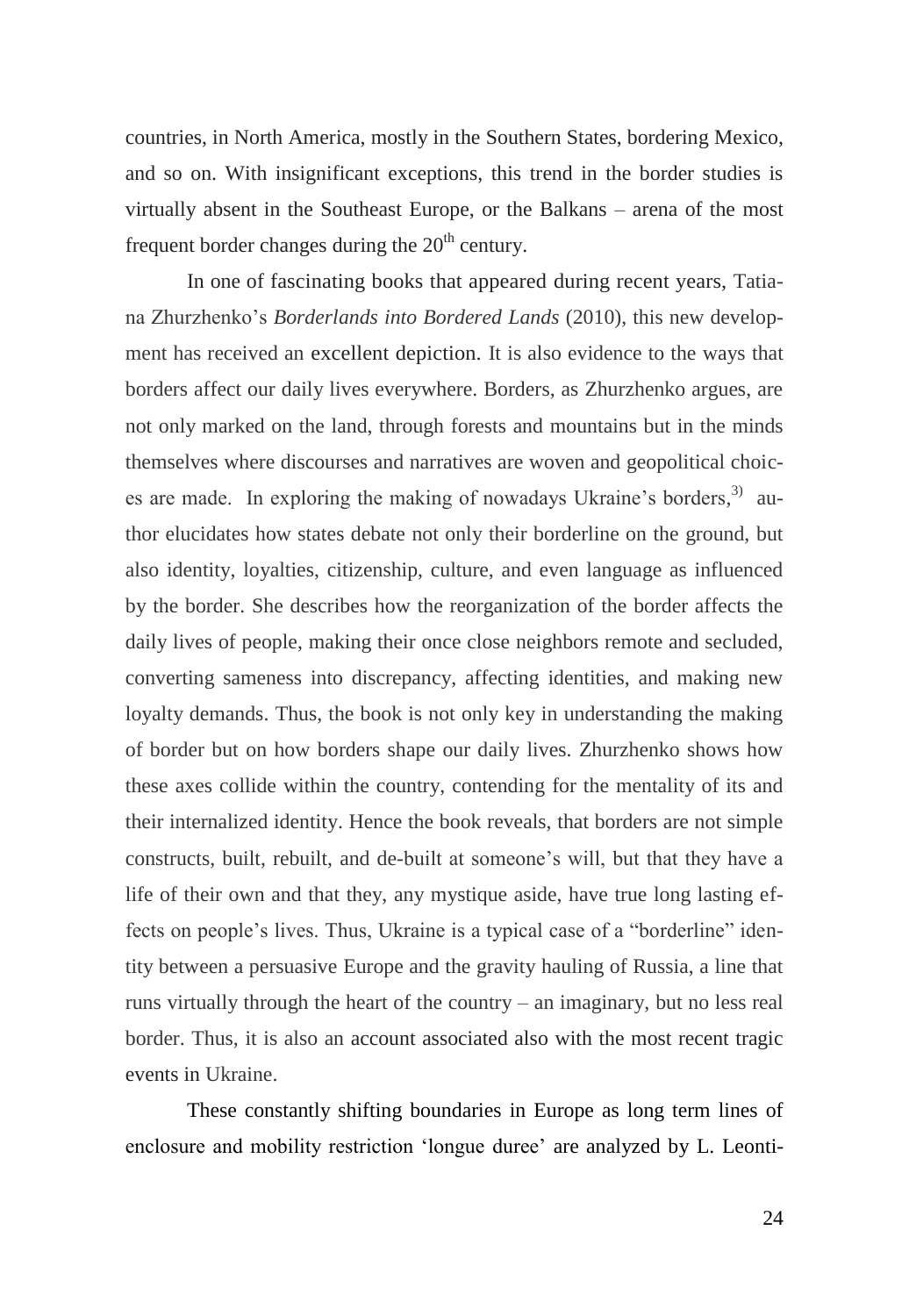dou (2004) at the European/supranational level through the deconstruction of three regional narratives on "Europe" and its 'reborderings' in different millennia. Narratives are very important and special source when borders are under scrutiny, and this is probably another reason for keeping this topic out of the mainstream sociology. Here quantity methods have limited application, and the so called quality methods, based on individual cases; narratives, memories, and thus having 'non-representative' character often are looked with haughtiness by many academic scholars. Narratives reveal what important and ling lasting significance in identity construction and spatial ties around boundaries have had. These narratives are evidence of the historically specific and constructed nature of the boundaries of Europe, as well as the power relations involved in changing size and shape of the 'containers'. Unwrapping such narratives is important in understanding sociopolitical constructions of 'Europe' and its boundaries/borders, their reinforcement or relaxation, criticizing essentialism, as well as commenting upon the ambivalent placing in the European Union of certain candidate and neighboring nations.

Although with formally recognized minority status, Bulgarians in Yugoslavia (now Serbia) have been always facing strong pressure to suspend relations with the mother country, to give up the cultural and historical heritage, ("Bulgarian" is a synonymous to a fascist, occupier and an enemy, according to the political vocabulary of Belgrade). Under the conditions of such difficulties and ambiguities, Bulgarians there were (and still are) forced to choose between volatile, rather symbolic belonging to former national community from which they were isolated, and immediate imperatives of everyday life for a dignified existence, safety and well-being of the family. In these circumstances, a potential arises for double and possibly multiple identities, in which the primary ethnic marker becomes more formal, subordinate and vulnerable. Variations in spoken language, customs, and the overall behavior which continually dominate, further exaggerate separation from the primary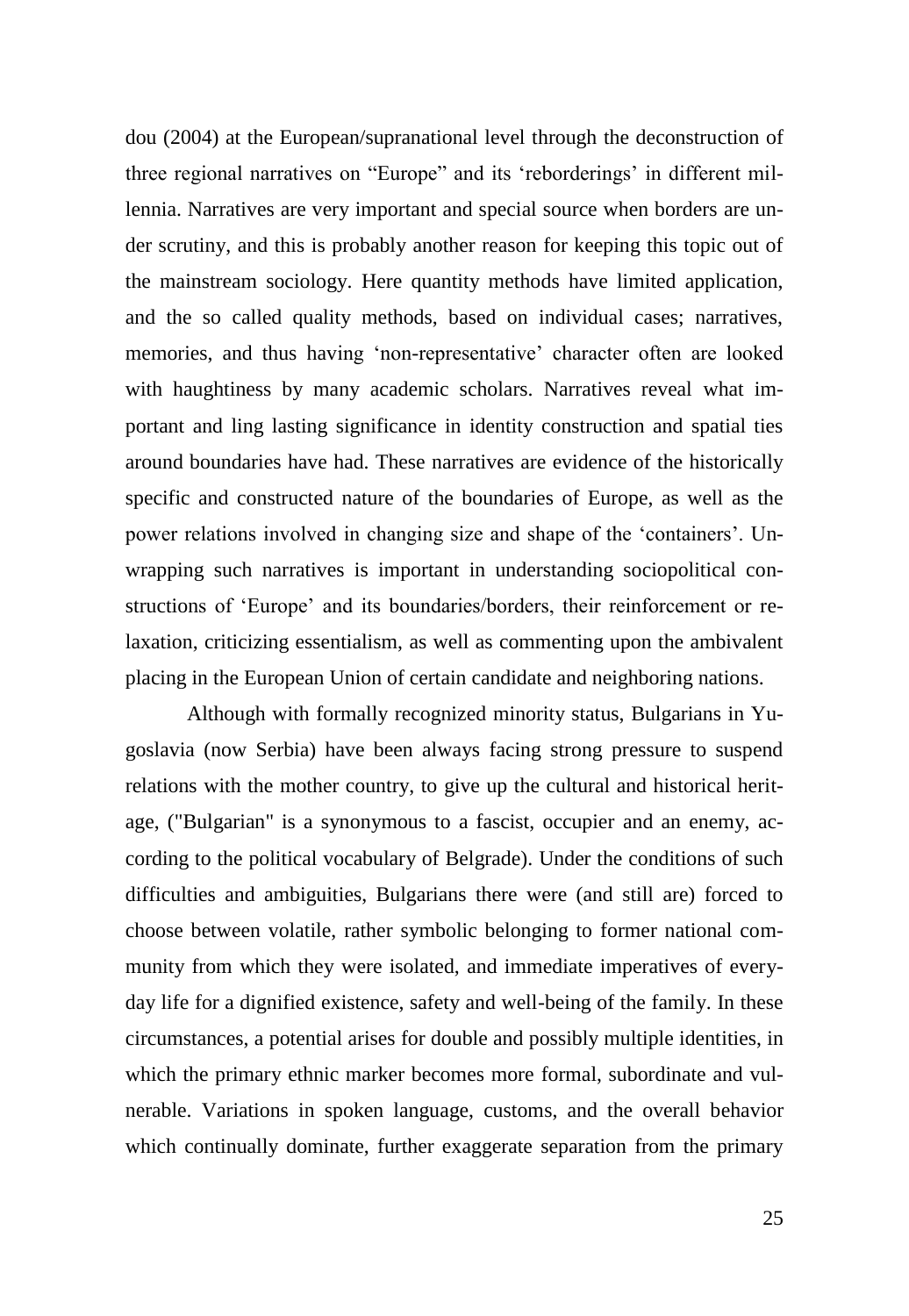ethnic group. These processes accompanied the general trend towards crisis and decline of the nation-state, where the outbursts of nationalism throughout Europe are the expression of that tendency, and not a movement in the opposite direction to strengthen the ethno-identity These are processes that require careful research and analysis, which would lead to the making of adequate political decisions rather than existing in most cases hysteria, hasty and unjustified measures experiments.. These are processes that require careful research and analysis, which would lead to the making of adequate political decisions rather than presented in most cases hysteria, hasty measures and unjustified experiments.

Borders are difficult to disappear totally even within the European Union, providing some obstacles to the freedom of movement to those left still outside the Schengen agreement. Europe is a cultural construct that emerged around the Mediterranean in a captivating Greek myth, much earlier than the age of written history. The notion of Europe then 'shifted' to the northwest as a colonial cultural–religious construct of 'Christendom' during the Middle Ages, before nation-states emerged. Much later, European integration – in the context of globalization after the end of the Cold war confrontation – not only did not eradicated borders, but actually created some new and often bizarre hierarchies that are supported by a bureaucratic tales and an institutional discourse for unification after two devastating world wars (Leontidou, 2004). More than twenty years after the fall of the Berlin Wall, the question still remains "Do good fences still prevent uninvited visitors, do they help maintaining good neighbors?" Since the Great Wall of China, construction of which began under the Qin dynasty (from 221 to 206 BC), the Antonine Wall, built in Scotland to support Hadrian's Wall, the "wall" has been a must in the defense of definite entities demanding autonomy. But whether the wall is something more than an obsolete residue in the management of borders today? During recent decades, the wall has been given fresh verve in North America,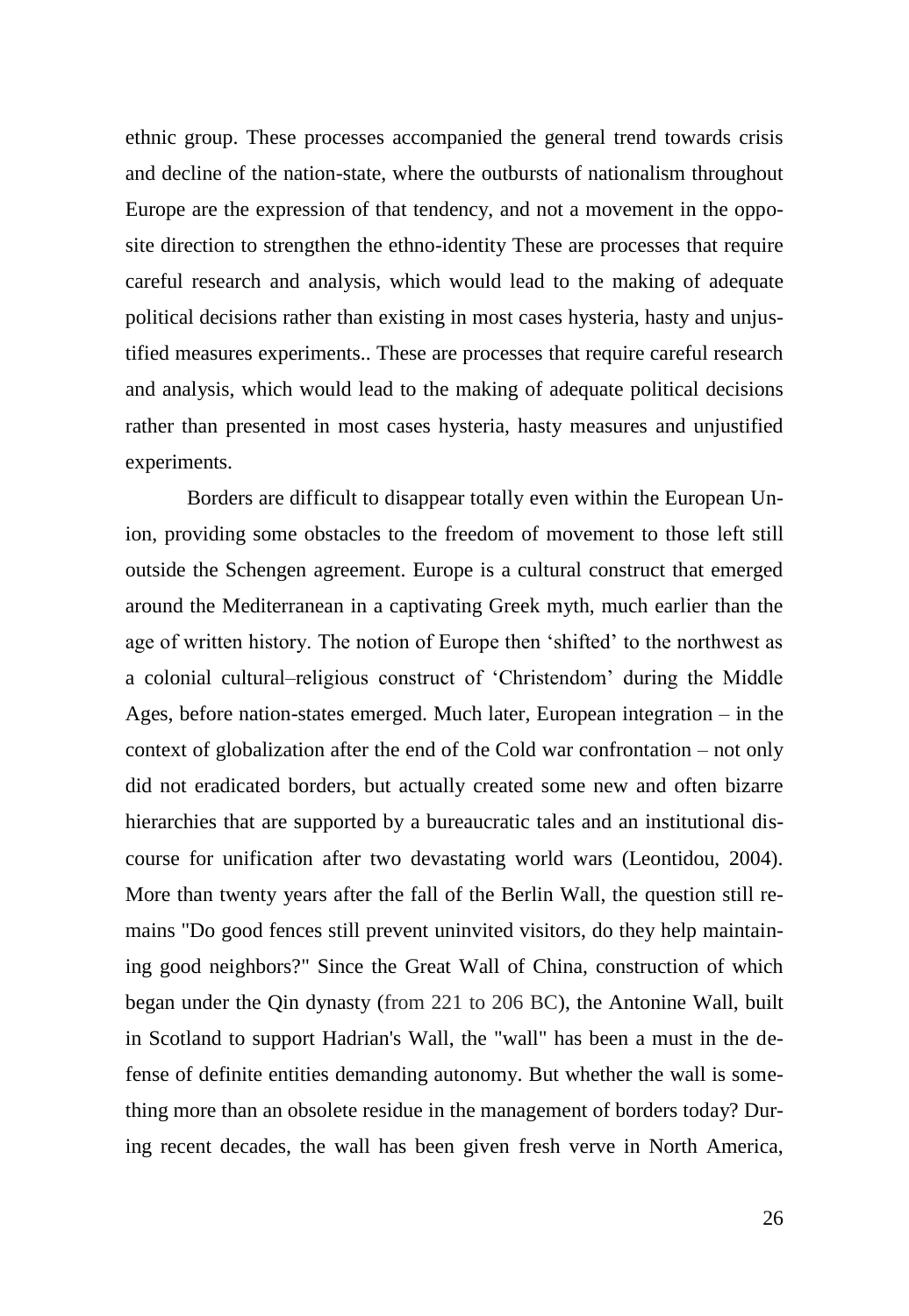particularly along the U.S.-Mexico border, and in Israel-Palestine. On the Balkans, Greece and Bulgaria resorted to building fences in order to prevent the influx of Syrian and other refugees. But the success of these new walls in the development of security and insecurity remains unclear. Walls, actually, contribute to the feeling of anxiety and uncertainty as far as they accumulate fears and suspicion, hardly creating a sense of security for those 'behind the line'?

Following the October 2013 disaster in Lampedusa, where more than 400 people lost their lives, EU leaders expressed their sadness and solidarity and called for measures to prevent such tragedies in the future. However, there has been no confirmation of an irrevocable political will to transform these generous appeals into practical mechanisms that could led to a real improvement in the situation of refugees and migrants who make their way to Europe, and to bring to an end human rights violations at EU's borders.

Instead, the focus of Europe's decision-makers remains on exclusion: building higher fences, installing more surveillance equipment and increased policing of the borders. This is forcing people to take increasingly dangerous routes. A recent report by Frontex, the EU border agency, highlighted the increasing numbers of human lives lost. In the first five months of 2014 alone, more than 170 men, women and children have lost their lives in the Mediterranean and Aegean seas; hundreds more are missing feared dead (See Amnesty...). Most of those who perished were clearly escaping violence and persecution– almost 60% of those who crossed the central Mediterranean irregularly in 2013 has been from countries as Syria, Eritrea and Somalia. $^{4)}$ 

[H]uman tragedies unfolding every day at the borders of Europe are not because they are inevitable or EU does not control the situation. In fact many of them are caused by the European Union. EU Member States should at least begin to protect the people, not the border… The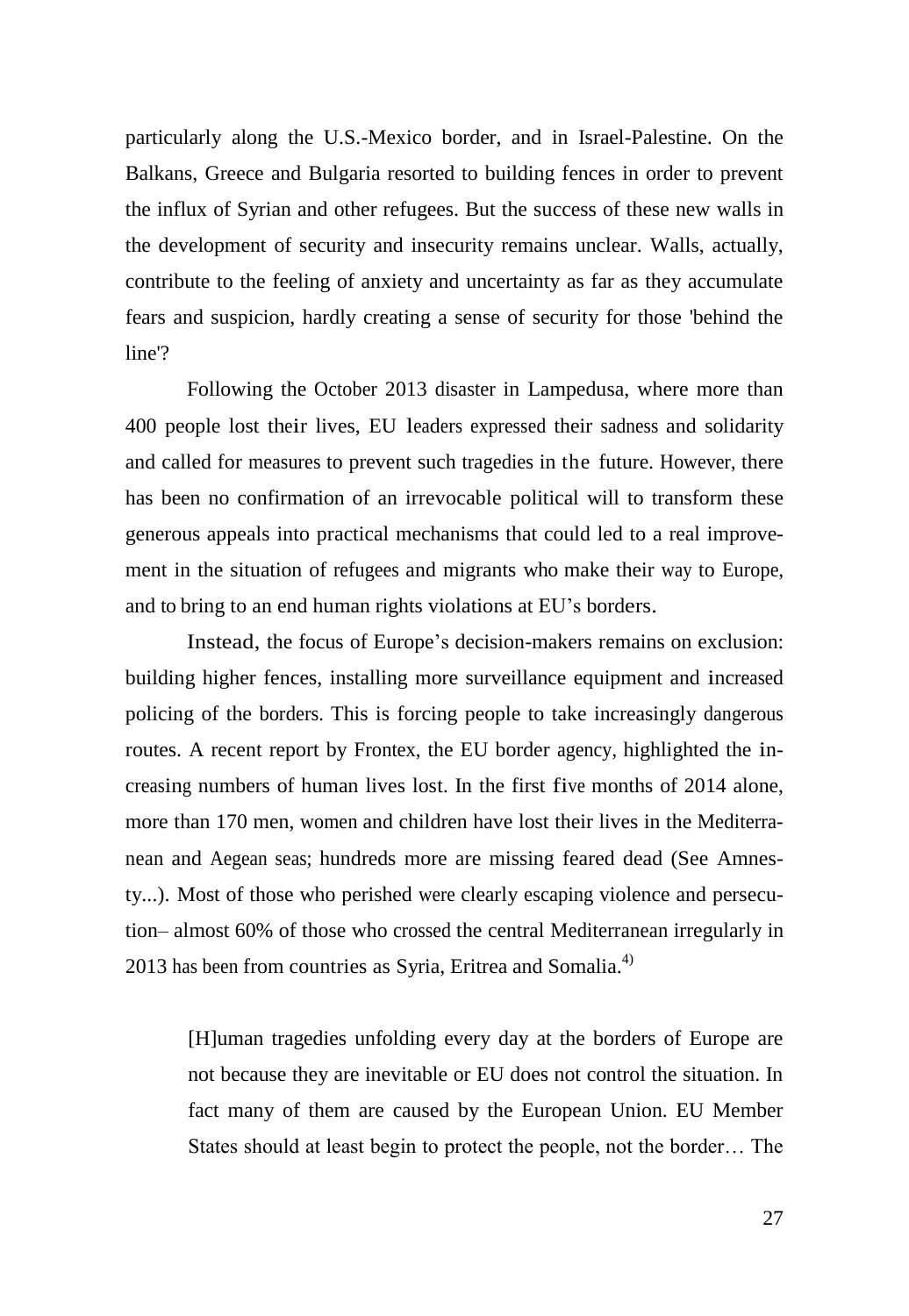responsibility for the deaths of those who tried to get into the EU, is a collective responsibility. Other EU Member States can and should follow the example of Italy and stop the loss of life at sea, supporting the efforts of search and rescue in the Mediterranean and Aegean Seas.

Many fiction writers or movies present a grim picture of the not so distant future, where a handful of affluent, prosperous countries in Europe and North America are sealed as inaccessible fortresses that fiercely deter, using highly sophisticated and lethal equipment, hordes of hungry, ailing, repulsive "Third world" people. Sadly, we are steadily proceeding to such stage of the humanity's development, which would completely renounce thousands of years of human civilization, and all values, sanctified or secular, that we pretend to adhere. If we want to avoid such a prospect, we need to dissuade hasty and unqualified politicians, police officers, border guards, and military from keeping the monopoly over the borders' protection and freedom of movement. Instead, broader circles of various areas' experts, intellectuals, broadly minded people need to be invited to find fair solutions of the complex problems that force natives to seek risky ways to escape horrors of their everyday life and destiny. And sociologists have there to say a lot.

#### **NOTES**

1**.** Glocalizationis a neologism, which is merging the words "globalization" and "localization" used to describe a product or service, developed and distributed globally, but mold to accommodate also user or consumer in a local market, customs or culture. This means that the product or service may be tailored to conform with local laws, customs or consumer preferences. Products or services that are effectively "glocalized" are, by definition, going to be of much greater interest to the end user. According to the sociologist [Roland Robertson,](http://en.wikipedia.org/wiki/Roland_Robertson) who is credited with popularizing the term, glocalization describes a new outcome of local conditions toward global pressures. At a 1997 conference on "Globalization and Indigenous Culture," Robert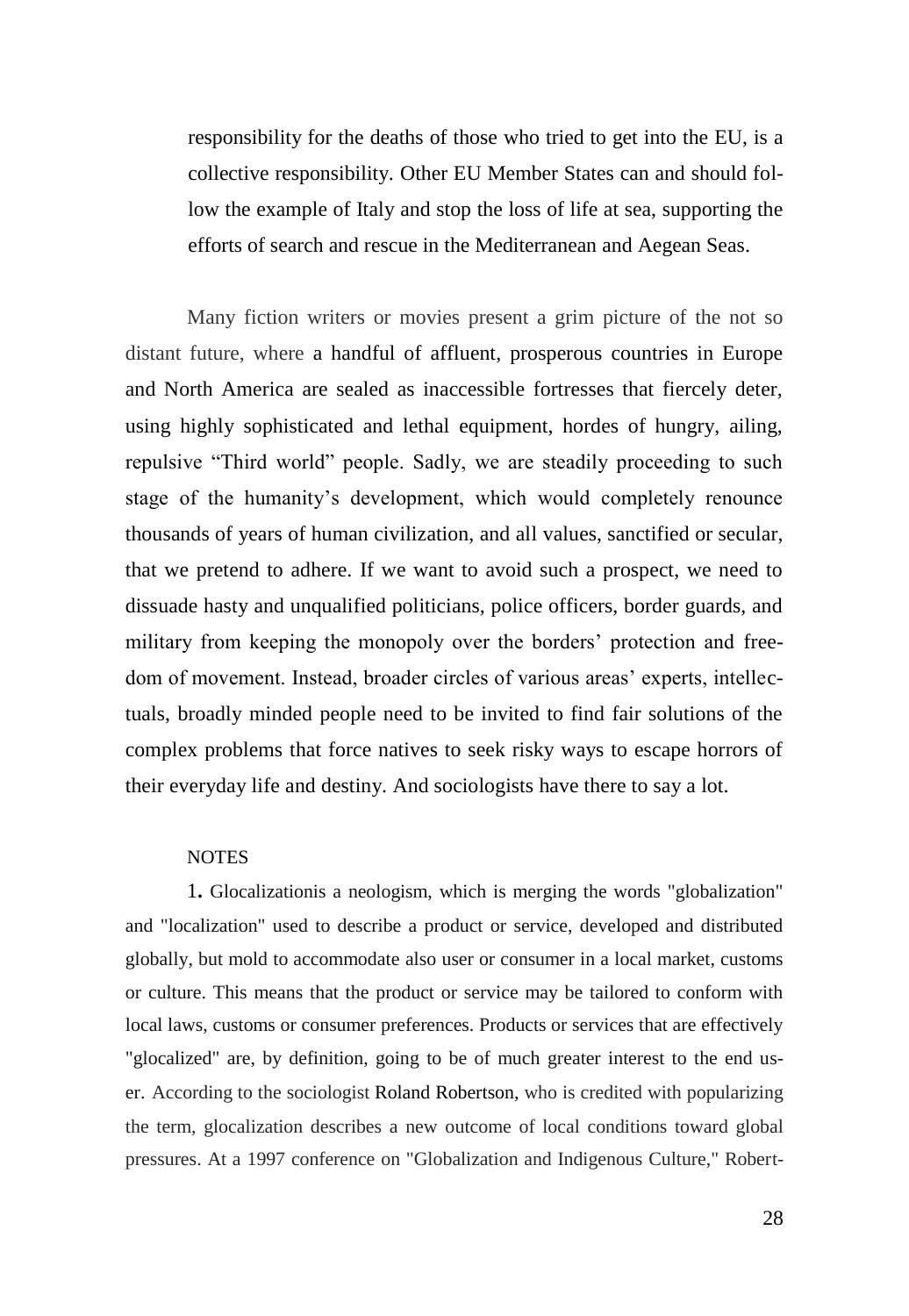son said that glocalization "means the simultaneity --- the co-presence --- of both universalizing and particularizing tendencies."  $-$  i.e., therefore, interdependent and enable each other.

2. An introductory text in this field is Roy D'Andrade, *The Development of Cognitive Anthropology* (Andrade, 1995). Two websites which introduce the discipline of Cognitive Anthropology are: [http://www.as.ua.edu/ant/Faculty/murphy/436/coganth.htm;](http://www.as.ua.edu/ant/Faculty/murphy/436/coganth.htm) [http://www.geocities.com/xerexes/coganth.html.](http://www.geocities.com/xerexes/coganth.html)

3. Name of the country, Ukraine, means literally 'on the edge', which reminds its complicated past – between Russia and Poland, with small parts of its population belonging also to Slovakia, Hungary and Romania, used as petite exchange coins in Russia's relations with these countries, and Germany, and for geopolitical purposes. All that was – and is, indeed, at the expense of the local population.

4[.http://www.amnesty.eu/content/assets/Reports/EUR\\_050012014\\_\\_Fort](http://www.amnesty.eu/content/assets/Reports/EUR_050012014__Fortress_Europe_complete_web_EN.pdf) [ress\\_Europe\\_complete\\_web\\_EN.pdf](http://www.amnesty.eu/content/assets/Reports/EUR_050012014__Fortress_Europe_complete_web_EN.pdf)

#### **REFERENCES**

- Bartelson, J. (2000). Three concepts of globalization. *Intern. Sociology, 15,* 180–196.
- Beck, U. ( 2000a). *What is globalization.* Oxford: Polity Press.
- Beck, U. (2000b). The cosmopolitan perspective: sociology in the second age of modernity. *British J. Sociology, 51,* 79-105.
- Beck, U. (2001). The cosmopolitan society and its enemies (pp. 181-202). In: Tomasci, L. (Ed.). *New horizons in sociological theory and research: the frontiers of sociology at the beginning of the 21st century.* Aldershot: Ashgate.
- Brentano, F. (1976). *Philosophische Untersuchungen zu Raum, Zeit und Kontinuum*. Hamburg: Felix Meiner.
- Brubaker, R. (2004). *Ethnicity without groups*. Harvard: Harvard University Press.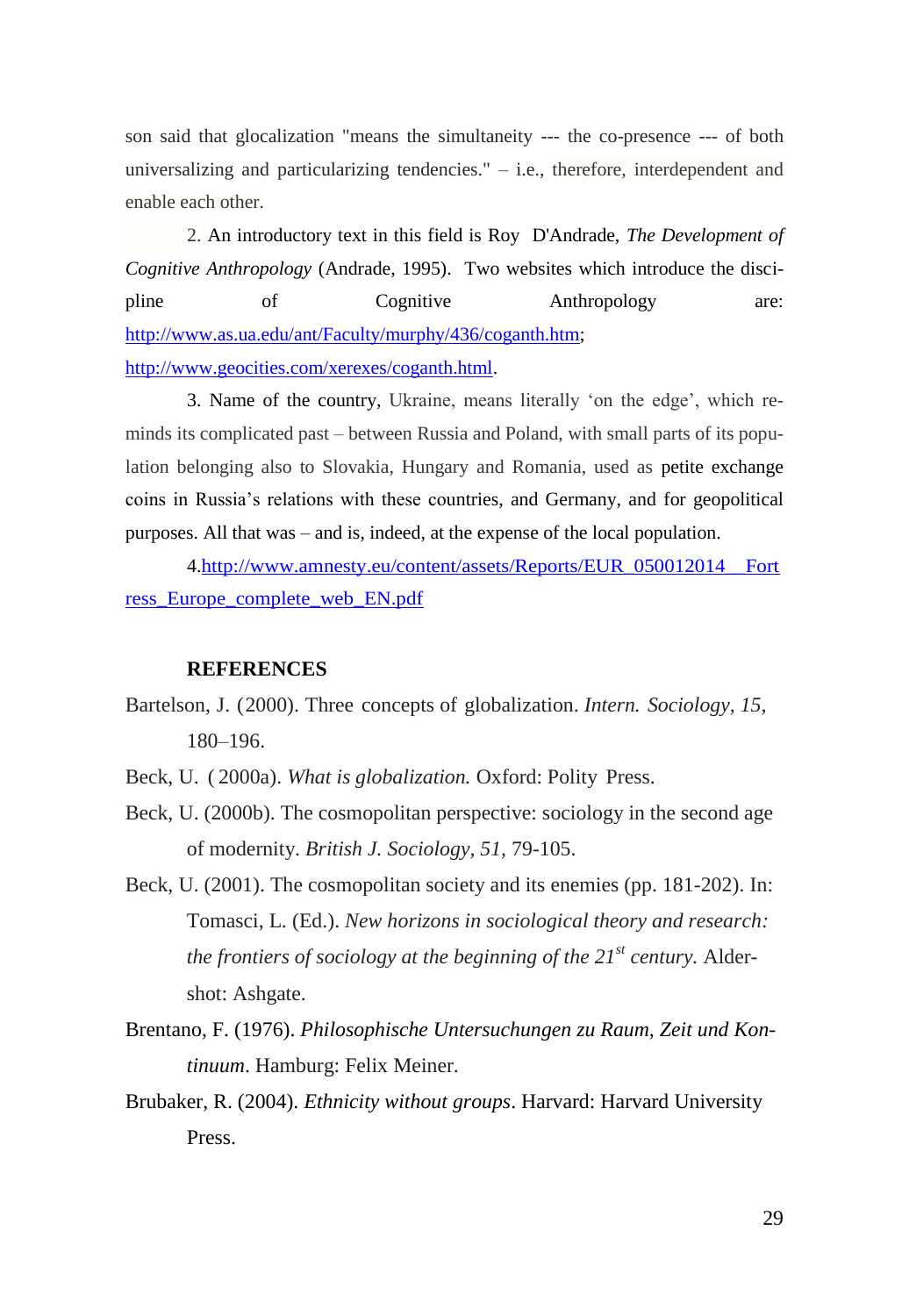- Cashmore, E. (2003). Ethnicity (pp. 142-146). In: *Encyclopedia of race and ethnic studies*. London: Routledge.
- Chisholm, R.M. (1984). *Brentano and intrinsic value*. New York: Cambridge University Press.
- Collins (2000). *Collins Cobuld learner's dictionary*. Mason: Heinle ELT.
- Côté, J.E. & Levine, C.G. (2002). *Identity formation, agency and culture: a social psychological synthesis*. Mahwah: Erlbaum.
- Curzon, G.N. (1907). *Frontiers - the Romanes lecture*. Oxford: Clarendon Press.
- D'Andrade, R.G. (1995). *The development of cognitive аnthropology*. Cambridge: Cambridge University Press.
- Giddens, A. (1989). *The nation-sate and violence*. Cambridge: Polity Press.
- Gutheil, T.G. & Gabbard, G.O. (1993). The concept of boundaries in clinical practice: theoretical and risk-management dimensions. *American J. Psychiatry*, *150*, 188-196.
- Held, D. (2000). Regulating globalization: the reinvention of politics. *International Sociology, 15*, 394–408.
- Hobsbawm, E.J. (1990). *Nations and nationalism since 1789*. Cambridge: Cambridge University Press.
- Isajiw, W. (1992). Definition and dimensions of ethnicity: a theoretical framework. *Joint Canada-United States conference on the measurement of ethnicity*, Ottawa, Ontario, pp. 407-422.
- Kundera, M. (2002). The great return. *New Yorker,* 20 May, 96–105.
- Leontidou, L. (2004). The boundaries of Europe: deconstructing three regional Narratives (pp. 593-617). In: *Identities: global studies in culture and power*, [Volume 11,](http://www.tandfonline.com/loi/gide20?open=11#vol_11) [Issue 4.](http://www.tandfonline.com/toc/gide20/11/4) London: Taylor & Francis.
- Paasi, A. (2005). Generations and the "development" of border studies. *Geopolitics, 10*, 663-671.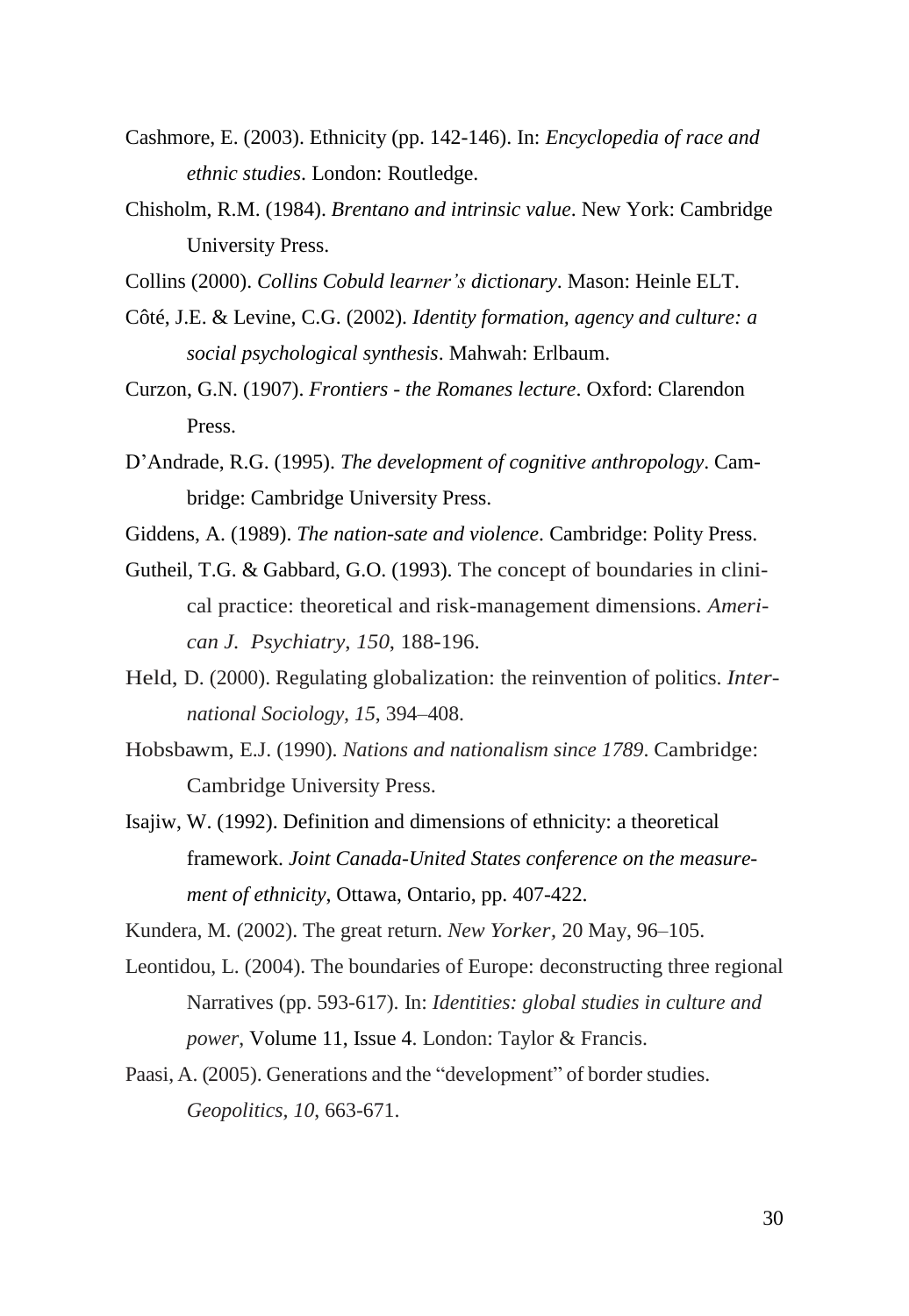- Pollock, S. Bhabha, C.A., Breckenridge, H.K. & Chakrabarty, D. (2000). Cosmopolitanisms. *Public Culture, 12,* 577–589.
- Portes, A. (2000). Globalization from below: the rise of transnational communities (pp. 253-270). In: Kalb, D., van der Land, M., Staring, R., van Steenbergen, B. & Wilerdink, N. (Eds.). *The ends of globalization: bringing society back in.* New York: Rowman & Little-field.
- Robertson, R. (1992). *Globalization: social theory and global culture. London: Sage.*
- Roudometof, V. ( 2000). Transnationalism and globalization: the Greekortodox diaspora between orthodox universalism and transnational nationalism. *Diaspora, 9,* 361-398.
- Roudometof, V. (2005) Transnationalism, cosmopolitanism, glocalization. *Current Sociology*, *53*, 113–135.
- Smith, M.P. & Guarnizo, L.E. (1998) *Transnationalism from below*. New Brunswick: Transaction.
- Slownik. (2000). *Slownik etymologiczny*. Warszawa: PWN.
- Szerszynski, B. & Urry, J. (2002). Cultures of cosmopolitanism. *Sociol. Rev., 50,* 461-480. *.*
- Tomlinson, J. (1999). *Globalization and culture*. Chicago: University of Chicago Press.
- Torpey, J. (2000). *The invention of the passport: surveillance, citizenship and the state*. Cambridge: Cambridge University Press.
- Touraine, A. (2003). Sociology without societies. *Current Sociology, 51,* 123–131.
- Urry, J. (2000). *Sociology beyond societies*. London: Routledge.
- Zhurzhenko, T. (2010). *Borderlands into bordered lands: geopolitics of identity in post-Soviet Ukraine*. Stuttgart: Ibidem.
- Абрамов, Н. (1999). *Словарь русских синонимов и сходных по смыслу выражений*. Москва: Русские словари.